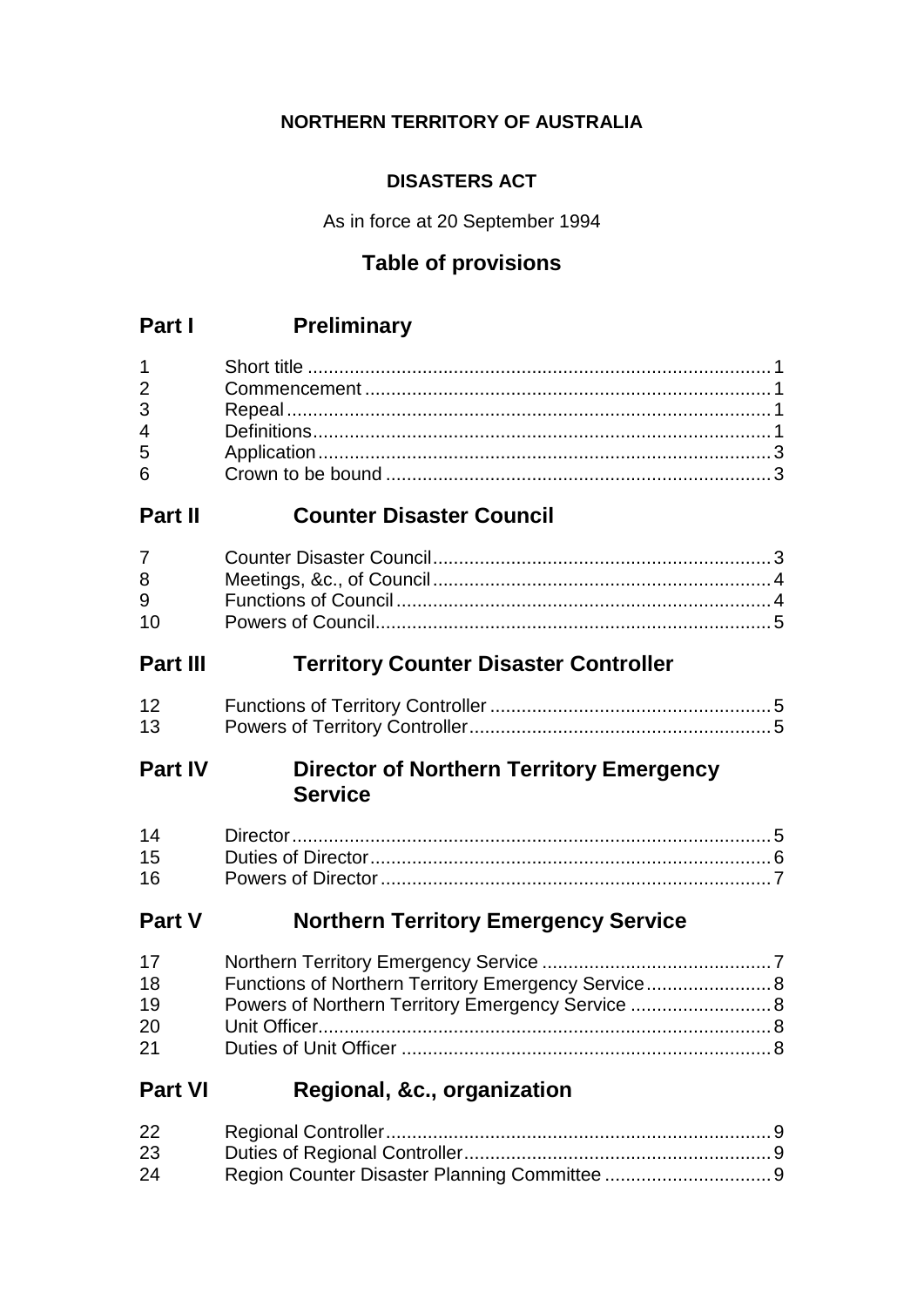| 25 |  |
|----|--|
| 26 |  |
| 27 |  |
| 28 |  |
| 29 |  |
| 30 |  |
| 31 |  |
| 32 |  |
| 33 |  |
| 34 |  |
|    |  |

## **Part VII State of disaster or emergency**

| 35 |                                                  |  |
|----|--------------------------------------------------|--|
| 36 |                                                  |  |
| 37 |                                                  |  |
| 38 |                                                  |  |
| 39 |                                                  |  |
| 40 | Duties upon declaration of state of emergency 17 |  |

## **Part VIII Miscellaneous**

| 41 |  |
|----|--|
| 42 |  |
| 43 |  |
| 44 |  |
| 45 |  |
| 46 |  |
| 47 |  |
| 48 |  |
| 49 |  |
|    |  |

## **Part IX Transitional provisions**

| 50 |  |  |
|----|--|--|
|----|--|--|

## **Schedule**

**ENDNOTES**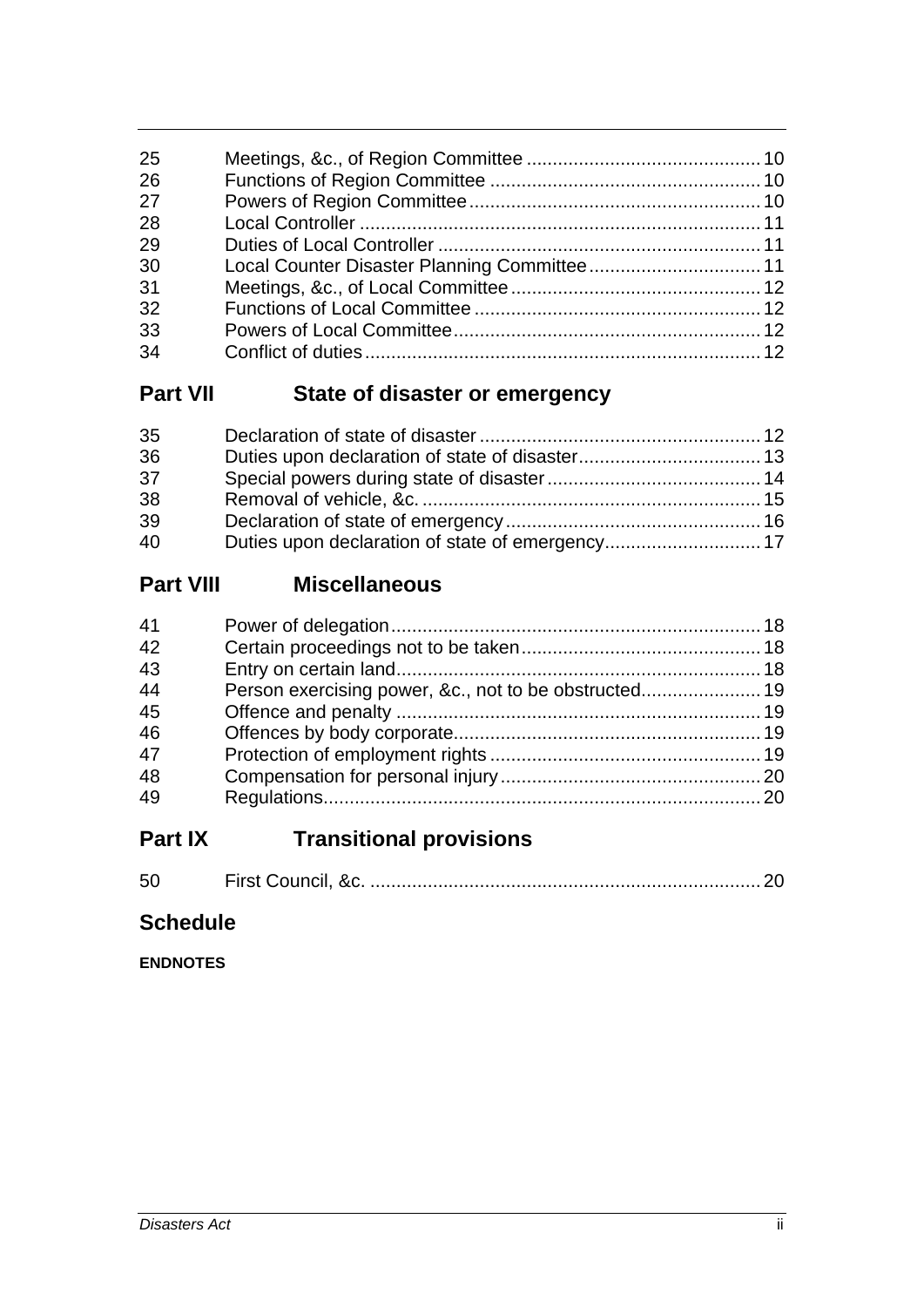## **NORTHERN TERRITORY OF AUSTRALIA**

As in force at 20 September 1994 \_\_\_\_\_\_\_\_\_\_\_\_\_\_\_\_\_\_\_\_

\_\_\_\_\_\_\_\_\_\_\_\_\_\_\_\_\_\_\_\_

### **DISASTERS ACT**

#### **An Act to provide for the adoption of measures necessary for the protection of life and property from the effects of disasters and emergencies and for other purposes**

### **Part I Preliminary**

#### **1 Short title**

This Act may be cited as the *Disasters Act*.

#### **2 Commencement**

This Act shall come into operation on a date to be fixed by the Administrator by notice in the *Gazette*.

#### **3 Repeal**

The Acts specified in the Schedule are repealed.

#### **4 Definitions**

In this Act, unless the contrary intention appears:

*Chairman* means the Chairman of the Council.

*civil defence* means the measures necessary to protect the civilian population from the effects of enemy attack or hostilities.

*Council* means the Northern Territory Counter Disaster Council established under section 7.

*counter disaster* means the planning, organization, co-ordination and implementation of measures that are necessary or desirable to prevent, minimize or overcome the effects of an emergency or disaster upon members of the public or any property in the Territory and includes the conduct of or participation in training for those purposes and for civil defence measures.

**Director** means the Director of the Northern Territory Emergency Service appointed under section 14.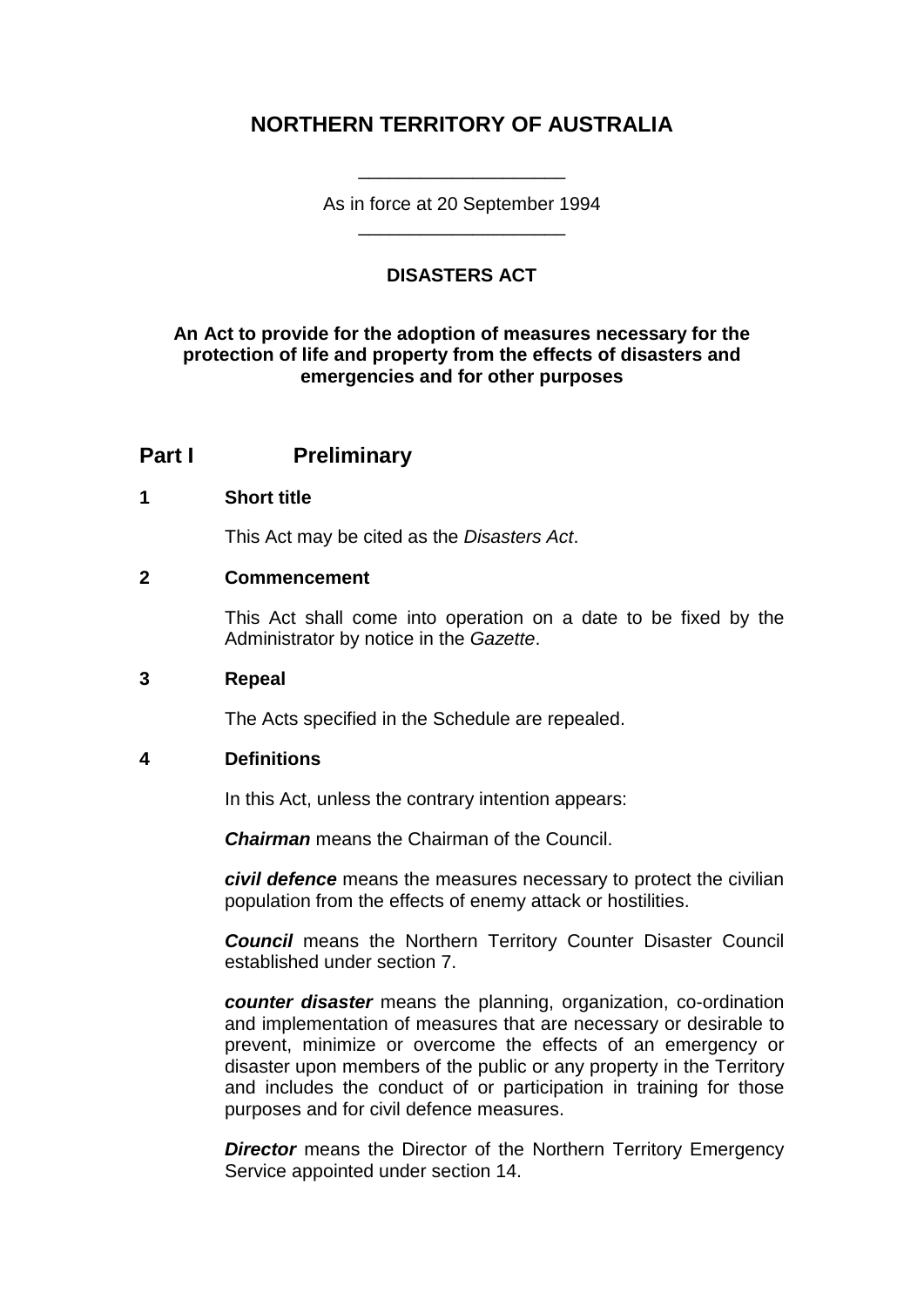*disaster* means an occurrence due to natural or other causes and includes hostilities, whether or not a state of war has been declared, or an act or threatened act of violence or intimidation whether or not directed against the Territory that:

- (a) causes or threatens to cause:
	- (i) loss of life or property; or
	- (ii) injury to persons or property or distress to persons; or
- (b) in any way endangers the safety of the public in any part of the Territory,

in respect of which the resources of a normal government service or privately owned services available at the time are inadequate to provide appropriate counter disaster measures.

*emergency* means an occurrence that:

- (a) causes or threatens to cause:
	- (i) loss of life or property; or
	- (ii) injury to persons or property or distress to persons; or
- (b) in any way endangers the safety of the public in any part of the Territory,

in which the provision of counter disaster measures is not within the capabilities of a normal government service or privately owned service available at the time but the combined available services are adequate to provide appropriate counter disaster measures.

*Local Committee* means a Local Counter Disaster Planning Committee established under section 30.

*Local Controller*, in relation to a town, community or locality, means the person appointed under section 28 to be the Local Counter Disaster Controller for that town, community or locality.

*region* means a region notified under section 9(2).

*Regional Controller*, in relation to a region, means the person appointed under section 22 to be the Regional Counter Disaster Controller for that region.

*Region Committee* means a Region Counter Disaster Planning Committee established under section 24.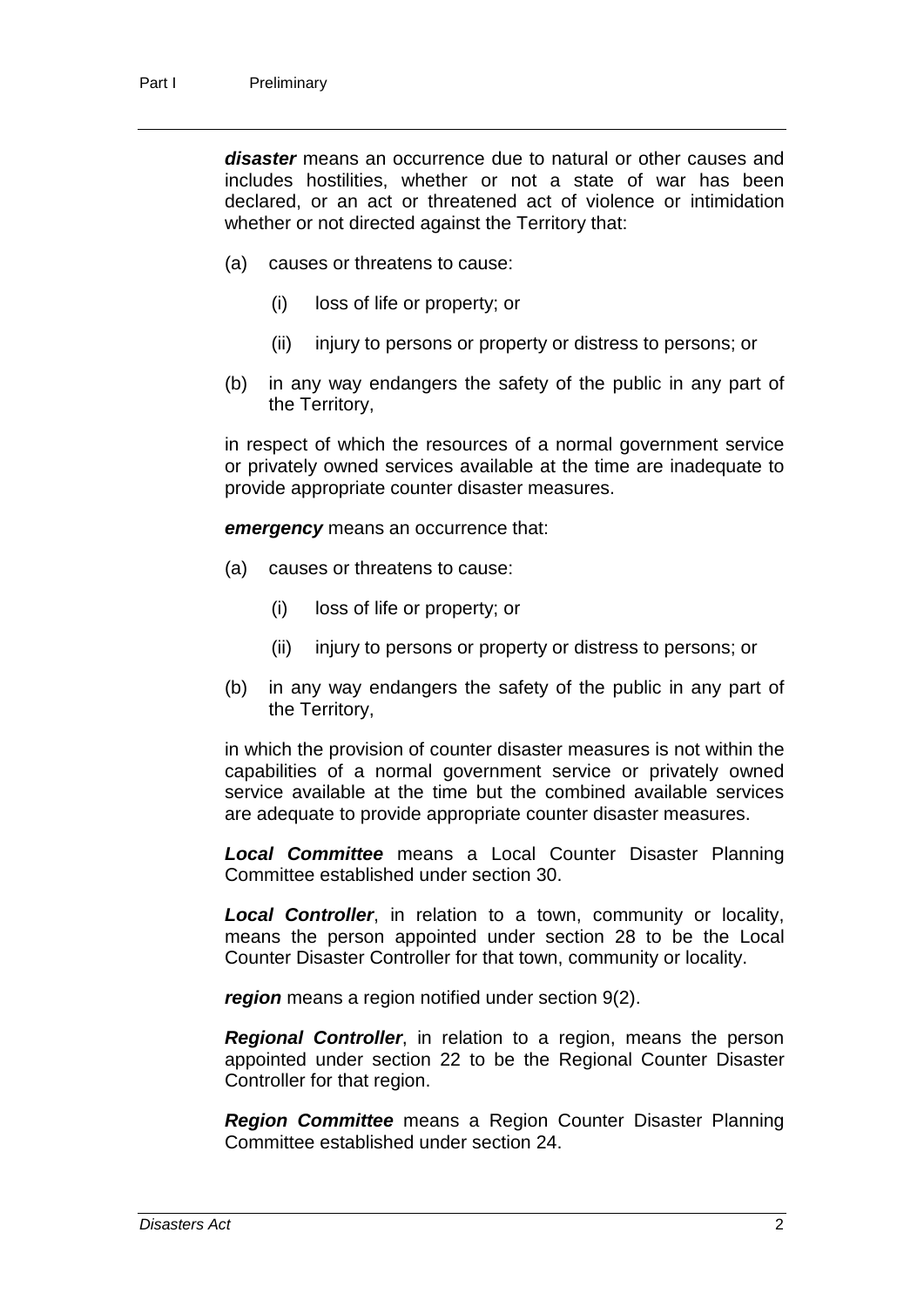*state of disaster* means a state of disaster declared under section 35.

*state of emergency* means a state of emergency declared under section 39.

*Territory Controller* means the Commissioner of Police and includes a person appointed under section 12(1) of the Police Administration Act to act as the Commissioner, while so acting.

*Unit Officer* means a person appointed under section 20 to be a Unit Officer.

*voluntary member* means a registered voluntary member or registered executive voluntary member appointed under section 16(2)(a) and includes a temporary registered voluntary member appointed under section 16(2)(b).

#### **5 Application**

- (1) Nothing in this Act shall authorize the taking of action, or the preparation for the taking of action, for or in connection with:
	- (a) actual combat against an enemy of Australia; or
	- (b) the putting down of a riot or civil disturbance,

other than action reasonably necessary to oppose an act or threatened act of violence or intimidation, or:

(c) the prosecution or the bringing to an end of a strike or lock out.

#### **6 Crown to be bound**

This Act binds the Crown.

## **Part II Counter Disaster Council**

#### **7 Counter Disaster Council**

- (1) There shall be a body to be known as the Northern Territory Counter Disaster Council.
- (2) Subject to this section, the Council shall consist of:
	- (a) the Territory Controller who shall be the Chairman;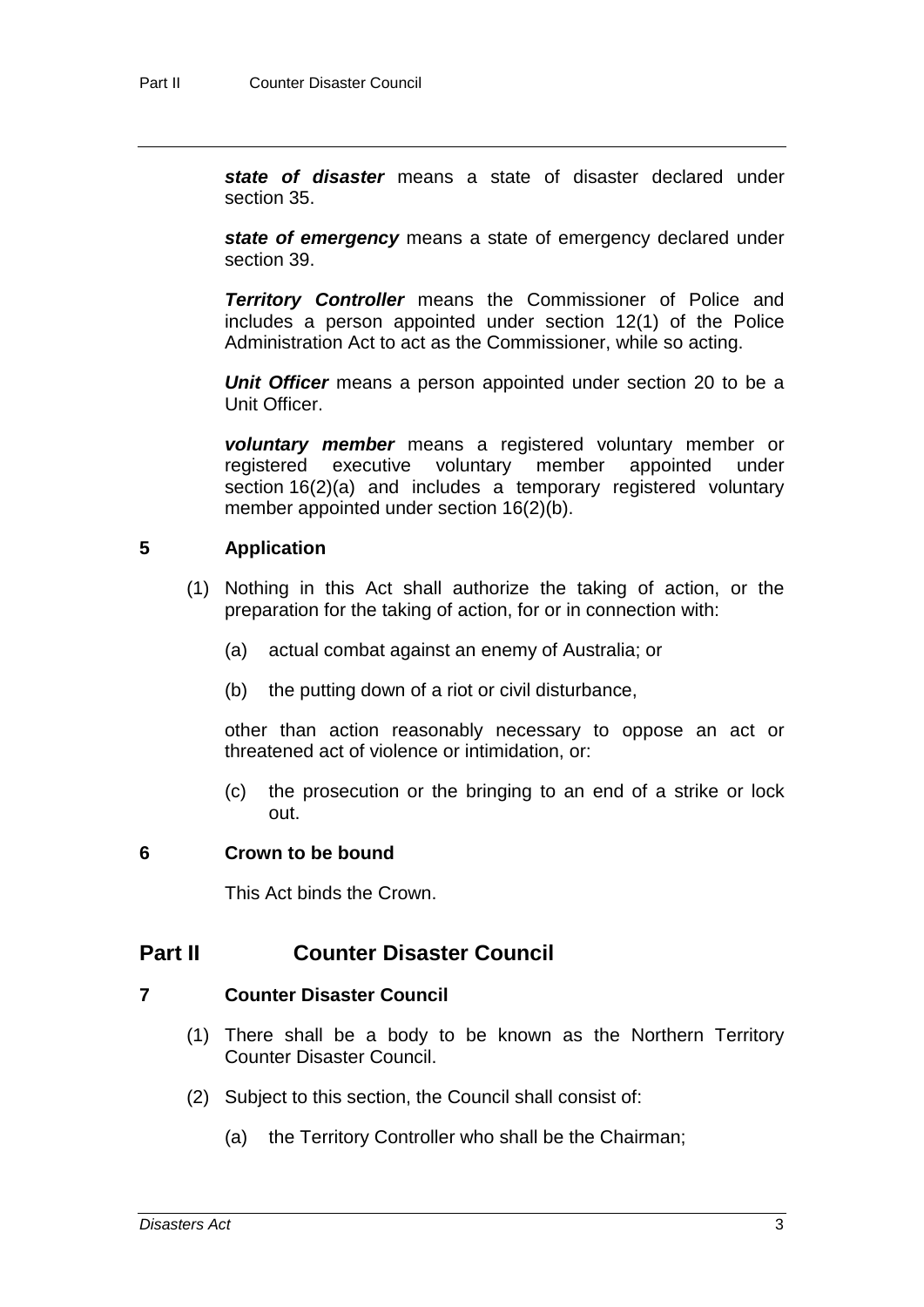- (b) the Director who shall be the executive officer of the Council; and
- (c) subject to subsection (3), such other persons, not being less than 3, appointed by the Minister.
- (3) Where, by reason of special circumstances, the Minister considers it necessary to appoint a person to be a representative of the Commonwealth on the Council, he shall obtain the prior consent of the Commonwealth for that appointment.

#### **8 Meetings, &c., of Council**

- (1) The Council shall meet as often as it considers necessary for the performance of its functions and at such other times as the Chairman requires.
- (2) Meetings of the Council shall be held at such places as the Chairman determines.
- (3) The Chairman shall preside at all meetings of the Council at which he is present or, if he is not present, the Council members present shall elect one of their number to be the Chairman.
- (4) The Council shall cause minutes of its proceedings to be recorded and kept.
- (5) Subject to this Act, the procedures at a meeting of the Council shall be determined by the Council.

#### **9 Functions of Council**

- (1) The functions of the Council are to be responsible to the Minister for the administration of this Act and, subject to the direction of the Minister:
	- (a) to advise, assist and, where it considers it necessary, give directions to the Director in respect of counter disaster planning;
	- (b) to examine and approve local, regional and Territory counter disaster plans submitted by the Director;
	- (c) to determine the needs, whether financial or otherwise, of the Territory in the event of a counter disaster operation and advise the Minister accordingly; and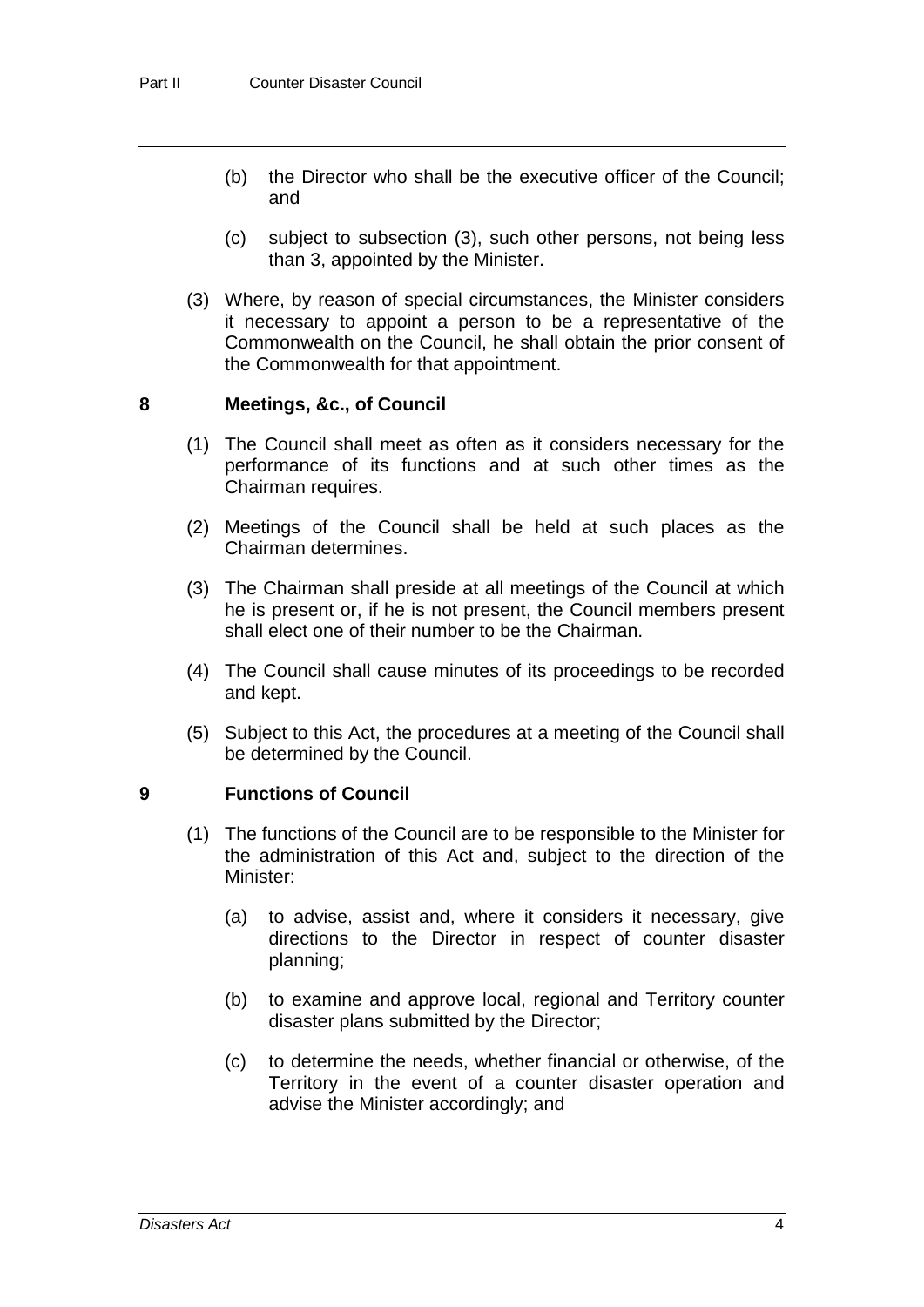- (d) in respect of the conduct of counter disaster operations, to advise and, where necessary, give directions to the Territory Controller.
- (2) For the purpose of carrying out its functions, the Council:
	- (a) may divide the Territory into regions; and
	- (b) shall publish notice of a division under paragraph (a) in the *Gazette*.

#### **10 Powers of Council**

The Council shall have such powers as are necessary to carry out its functions.

### **Part III Territory Counter Disaster Controller**

#### **12 Functions of Territory Controller**

The functions of the Territory Controller are:

- (a) to exercise control and direction of counter disaster operations; and
- (b) to carry out such other functions as directed by the Council.

#### **13 Powers of Territory Controller**

The Territory Controller shall have such powers as are necessary to carry out his functions.

### **Part IV Director of Northern Territory Emergency Service**

#### **14 Director**

- (1) There shall be a Director of the Northern Territory Emergency Service.
- (2) The Director shall be appointed and employed in accordance with, and be subject to, the *Public Sector Employment and Management Act*.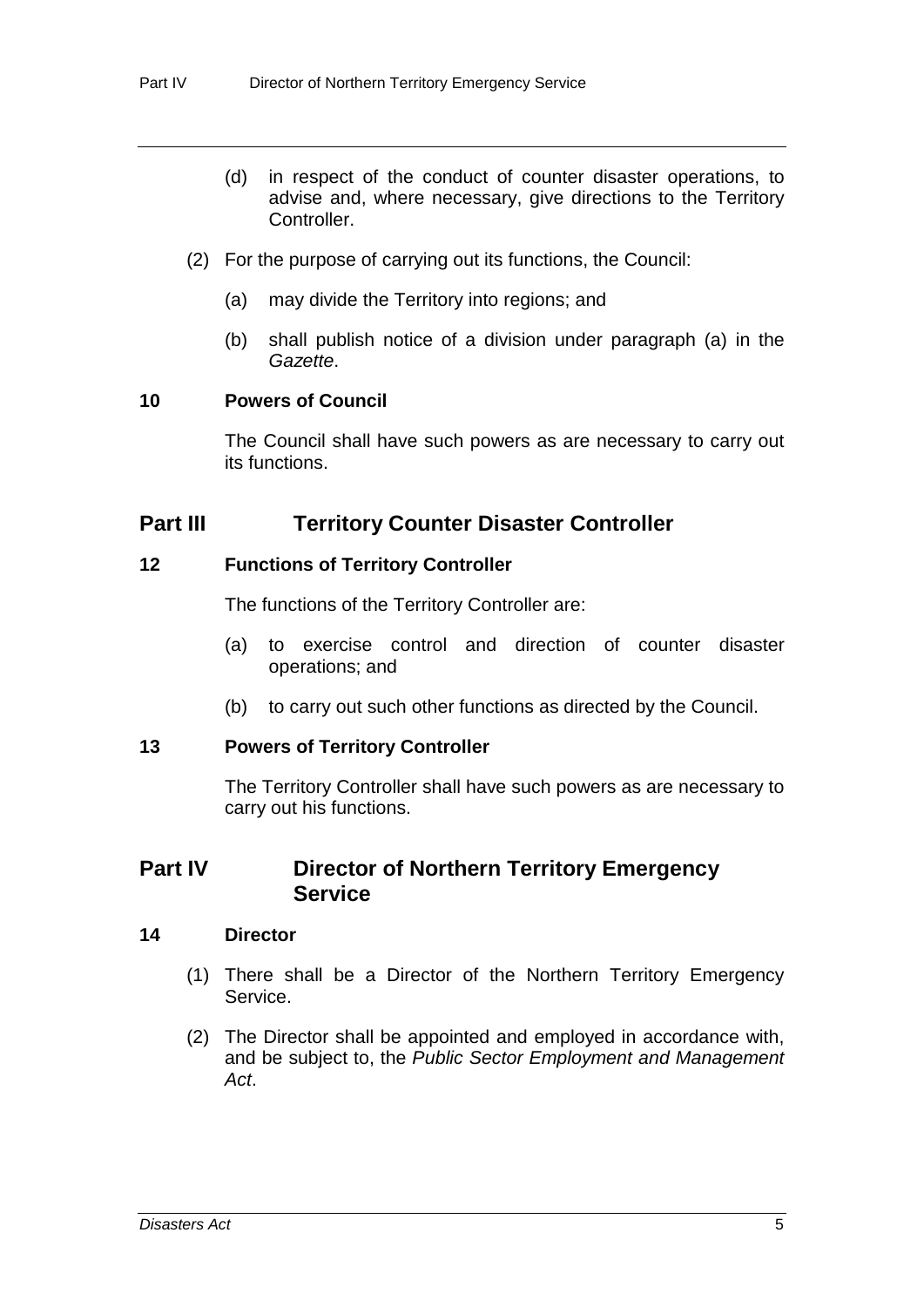#### **15 Duties of Director**

The duties of the Director are to:

- (a) provide, whether or not a state of disaster or state of emergency has been declared, such assistance as is necessary to obviate or alleviate an actual or imminent occurrence that causes or may cause loss of life or injury, or danger to the safety of the public or any part of the public, or destruction of, or damage to, property;
- (b) during a disaster or an emergency, or whenever required by the Territory Controller, be responsible to the Territory Controller for the provision and co-ordination of such counter disaster support resources as may be necessary;
- (c) establish and direct the policy of the Northern Territory Emergency Service with respect to planning, organization, training, administration and operations;
- (d) prepare and, as necessary, revise a Territory counter disaster plan and initiate such programmes of training with respect to that plan as may be considered necessary by the Council;
- (e) design, implement and direct such counter disaster planning programmes as may be necessary to ensure effective co-ordination between all authorities at all levels;
- (f) co-ordinate within the Territory such programmes of Commonwealth support to the emergency services as may be provided;
- (g) advise and assist government departments, instrumentalities, statutory organizations, voluntary agencies and other bodies on matters with respect to counter disaster measures under this Act;
- (h) advise and assist Regional and Local Controllers in the performance of their duties;
- (j) carry out or cause to be carried out research into matters relating to counter disaster measures and disseminate information resulting from that research;
- (k) arrange counter disaster education and advisory programmes and disseminate information;
- (m) establish and maintain such training facilities as he considers necessary for counter disaster purposes; and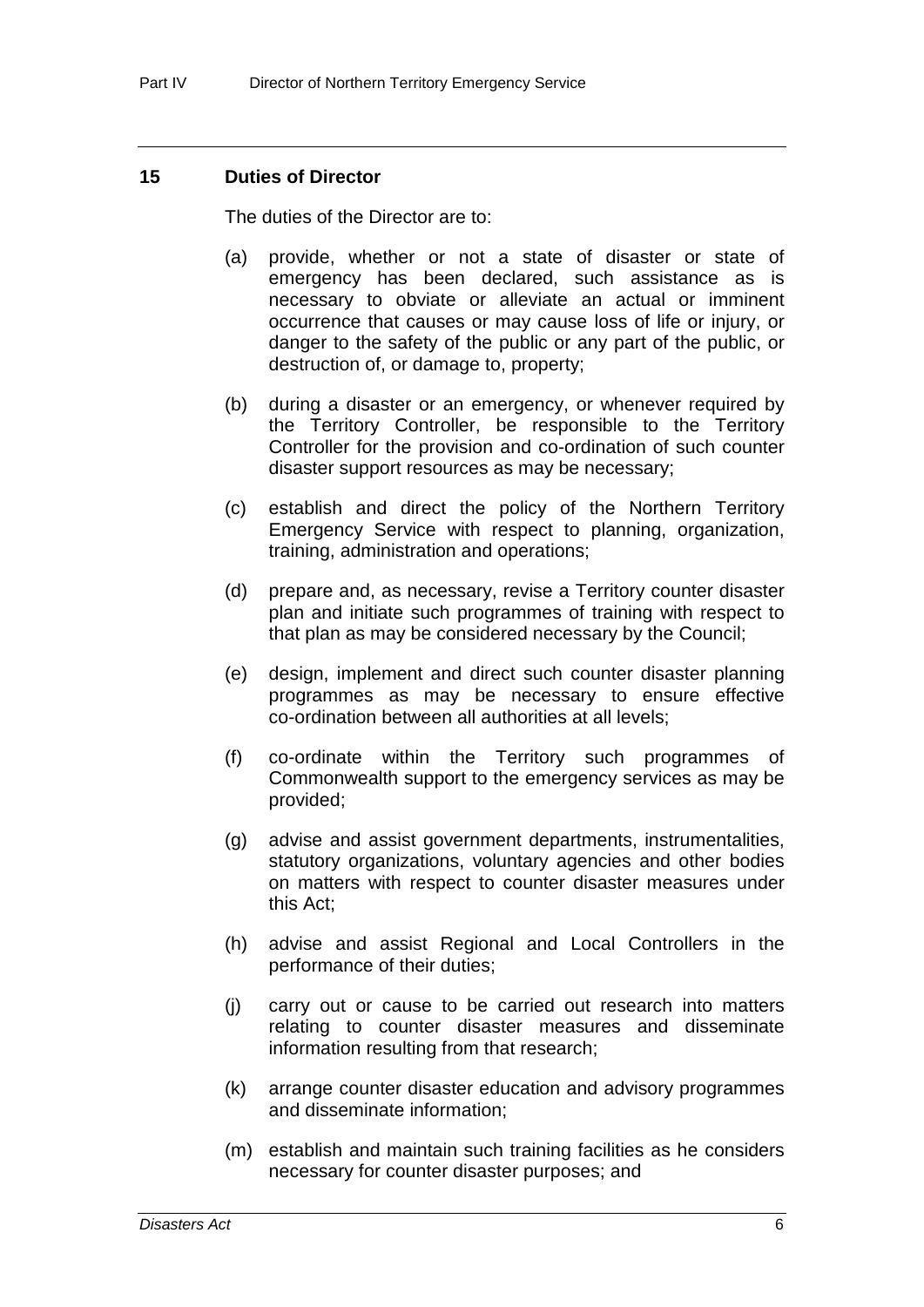(n) perform such other functions and duties as directed by the Council.

#### **16 Powers of Director**

- (1) The Director shall have such powers as are necessary for carrying out his duties.
- (2) Without limiting the generality of subsection (1), the Director has power, subject to section 5, to:
	- (a) appoint suitable persons to be registered voluntary members or registered executive voluntary members of the Northern Territory Emergency Service;
	- (b) prior to, during or subsequent to, the occurrence of a counter disaster operation, appoint suitable persons to be temporary registered voluntary members of the Northern Territory Emergency Service;
	- (c) issue to members of the Northern Territory Emergency Service adequate means of identification;
	- (d) inspect and review the operations and preparedness of the Northern Territory Emergency Service Volunteer Units;
	- (e) convene such committees, as he thinks fit, for counter disaster purposes; and
	- (f) mount such exercises as he considers necessary, or as directed by the Council, to test counter disaster plans and training.

## **Part V Northern Territory Emergency Service**

#### **17 Northern Territory Emergency Service**

There shall be an organization known as the Northern Territory Emergency Service the members of which shall be:

- (a) the Director;
- (aa) the Commissioner of Police (appointed under the *Police Administration Act*), who for the purposes of, and notwithstanding anything in, the *Public Sector Employment and Management Act* shall be the Chief Executive Officer of the Northern Territory Emergency Service;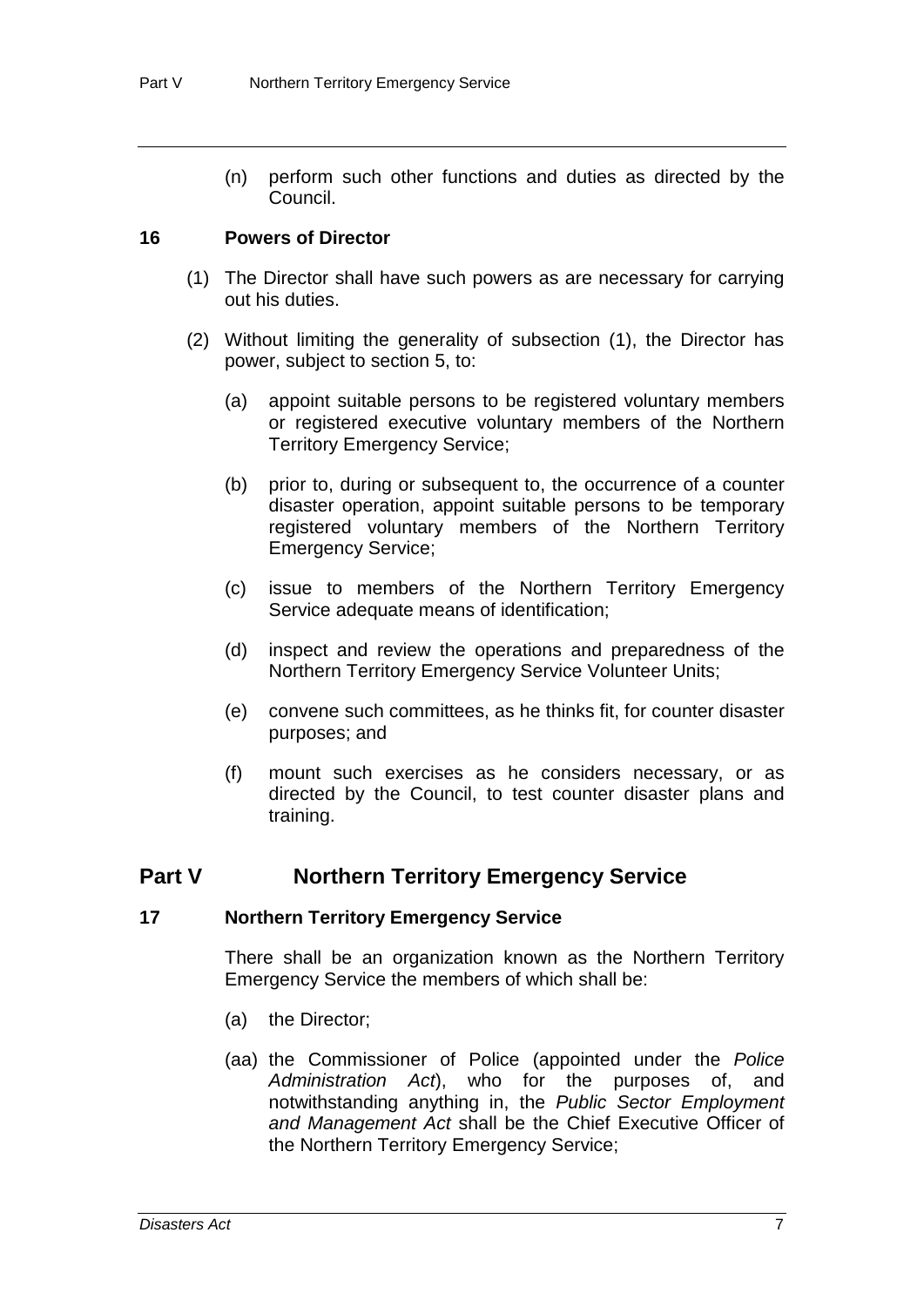- (b) other persons appointed and employed under the *Public Sector Employment and Management Act* in positions established for that purpose; and
- (c) such voluntary members as are appointed by the Director.

#### **18 Functions of Northern Territory Emergency Service**

The functions of the Northern Territory Emergency Service are to:

- (a) educate and train employees of government departments and other bodies, members of the public, voluntary members and volunteer groups, for counter disaster purposes;
- (b) raise, train and equip such Northern Territory Emergency Service Volunteer Units as the Director considers necessary;
- (c) develop and install communications and operational facilities that may be required for counter disaster purposes;
- (d) select, deploy and co-ordinate resources during counter disaster operations;
- (e) collate and produce Territory, regional and local counter disaster plans; and
- (f) provide counter disaster equipment to Regional Controllers and Local Controllers.

#### **19 Powers of Northern Territory Emergency Service**

The Northern Territory Emergency Service shall have such powers as are necessary to carry out its functions.

#### **20 Unit Officer**

- (1) Where, under section 18(b), Northern Territory Emergency Service Volunteer Units are raised, each unit shall be in the charge of a Unit Officer.
- (2) A Unit Officer shall be appointed by the Director for such periods as the Director thinks fit.

#### **21 Duties of Unit Officer**

The duties of a Unit Officer are to:

(a) supervise the activities of the unit and ensure that instructions, policies and procedures laid down by the Director are complied with;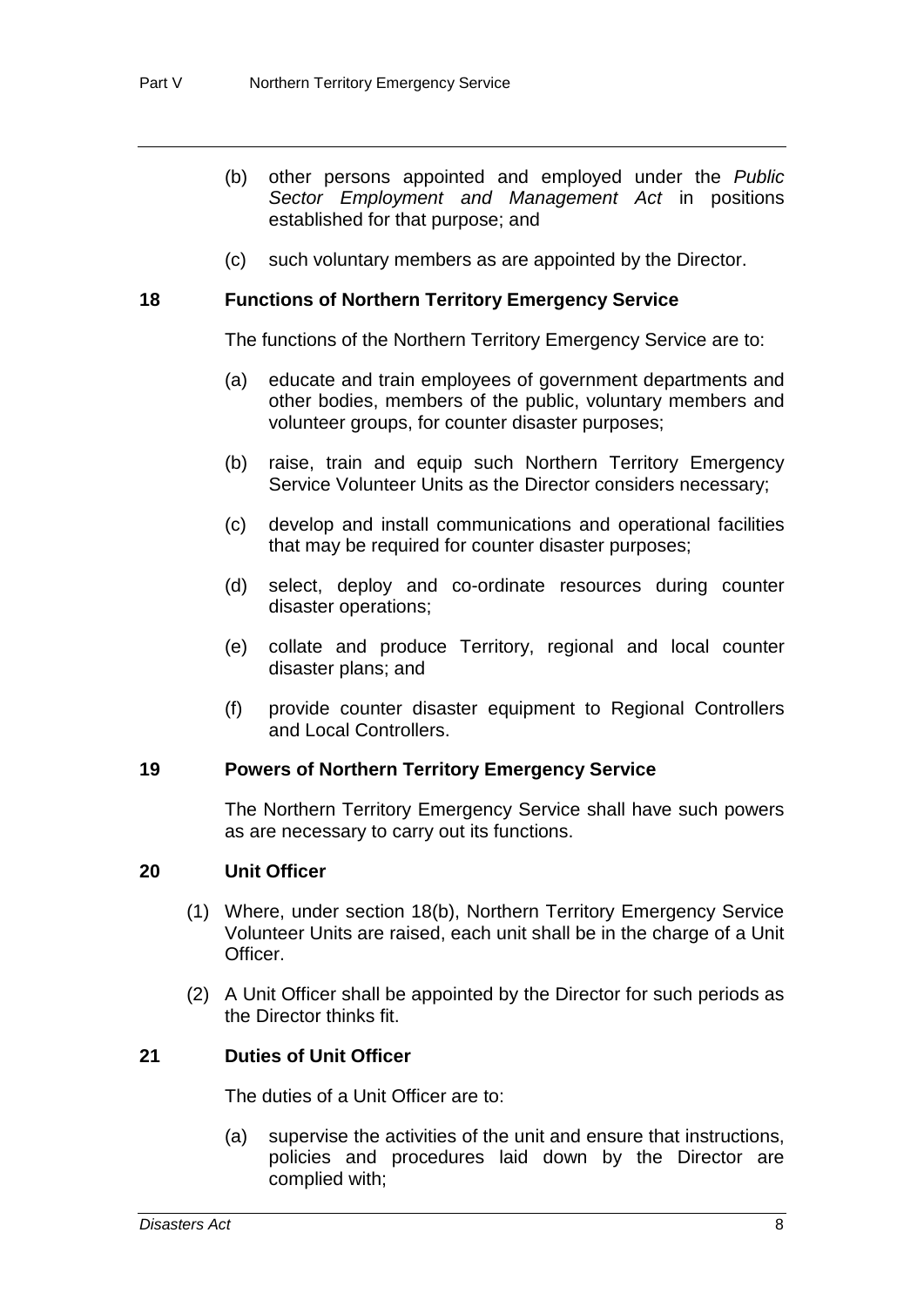- (b) be responsible to the Director for the care and maintenance of such equipment as is made available to him by the Northern Territory Emergency Service;
- (c) maintain close liaison with the Local Controller and ensure that the maximum assistance that can be provided by his unit is made available to the Local Controller during counter disaster operations; and
- (d) carry out such duties as directed by the Director.

## **Part VI Regional, &c., organization**

#### **22 Regional Controller**

The Territory Controller shall appoint a member of the Police Force of the Northern Territory to be the Regional Counter Disaster Controller in respect of a particular region.

#### **23 Duties of Regional Controller**

The duties of a Regional Controller are:

- (a) subject to the directions of the Territory Controller, to exercise control during counter disaster operations in his region;
- (b) to be responsible to the Director for the care and maintenance of such equipment as is made available to him by the Northern Territory Emergency Service;
- (c) to closely supervise the counter disaster activities of the Local Controllers in his region and ensure that the instructions, policies and procedures laid down by the Territory Controller or Director are complied with; and
- (d) to carry out such other duties as directed by the Territory Controller or Director.

#### **24 Region Counter Disaster Planning Committee**

- (1) There shall be in respect of each region a Region Counter Disaster Planning Committee the members of which shall be:
	- (a) the Regional Controller, who shall be the Chairman;
	- (b) a member of the Northern Territory Emergency Service appointed under section 17(b) who shall be appointed by the Director and who shall be the executive officer;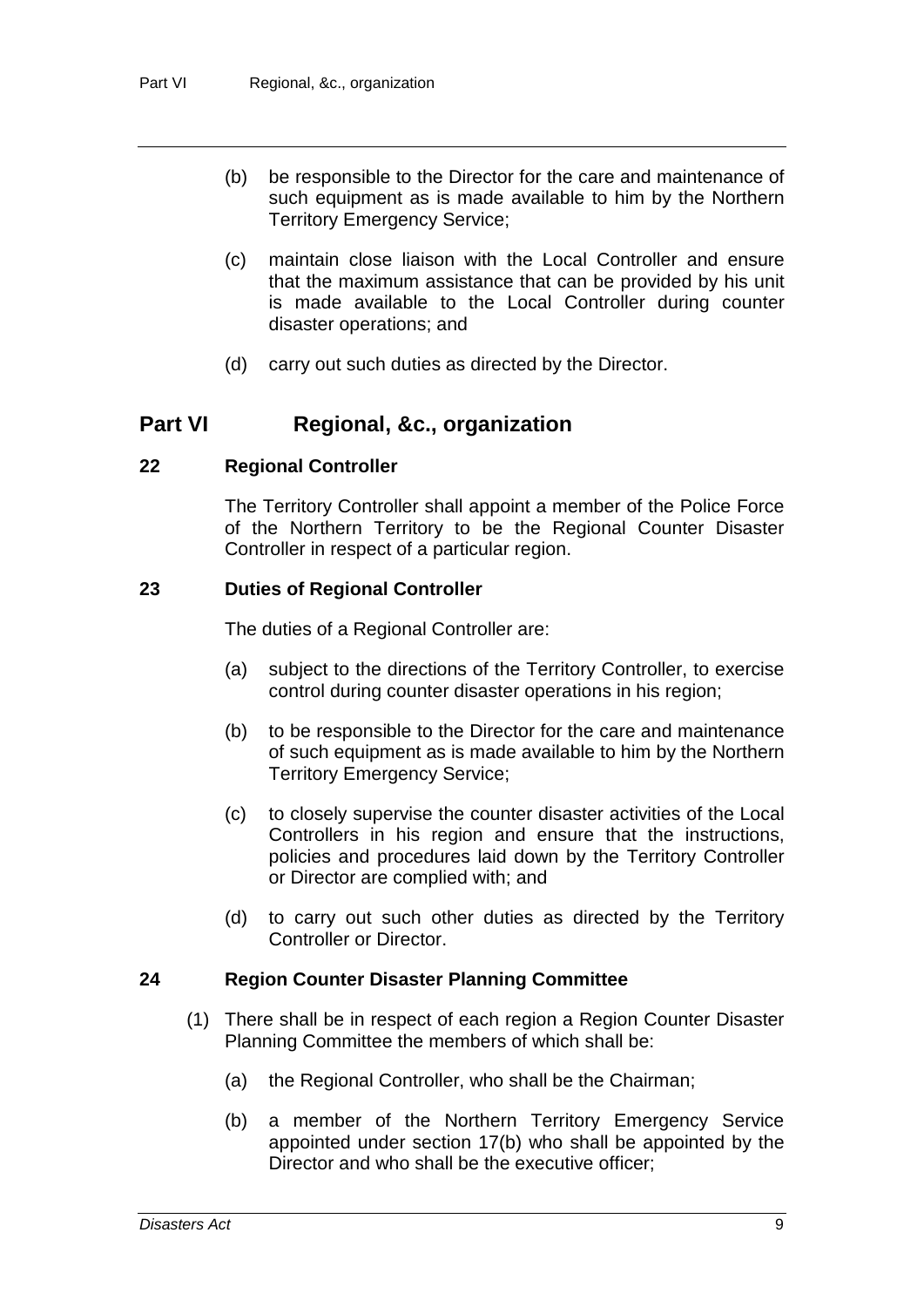- (c) a person appointed by the Chief Fire Officer within the meaning of the *Fire Brigades Act*;
- (d) a person appointed by the Bushfire Council within the meaning of the *Bushfires Act*;
- (e) a person appointed by the Chief Executive Officer of the Department of Health and Community Services;
- (f) a person appointed by the Chief Executive Officer of the Department of Transport and Works; and
- (g) a person appointed by the Director to represent welfare agencies.
- (2) Where the Region Committee considers it necessary or desirable, it may appoint such other persons to be members of the Committee for such periods as it thinks fit.

#### **25 Meetings, &c., of Region Committee**

- (1) A Region Committee shall meet as often as the Chairman considers necessary for the performance of its functions and at such other times as the Chairman requires.
- (2) The Regional Controller shall cause minutes of the proceedings of a Region Committee to be recorded and kept.
- (3) Subject to this Act, the procedures at a meeting of a Region Committee are as determined by it.

#### **26 Functions of Region Committee**

The functions of a Region Committee are:

- (a) to assist in the preparation of a counter disaster plan for its region and to review such plan from time to time; and
- (b) to provide such assistance as may be required for the preparation of local counter disaster plans within its region.

#### **27 Powers of Region Committee**

A Region Committee has such powers as are necessary to carry out its functions.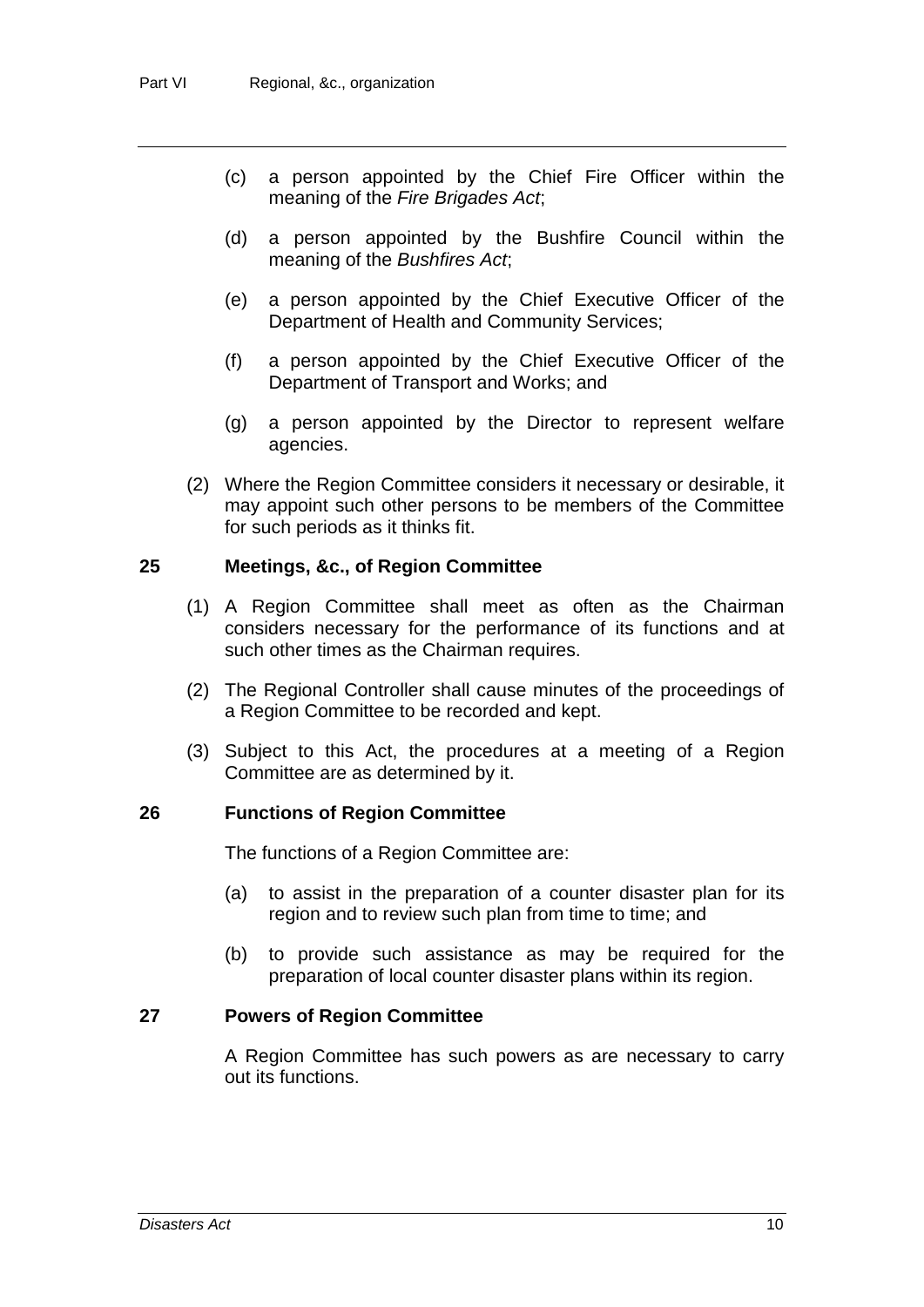#### **28 Local Controller**

Where the Territory Controller considers that a Local Counter Disaster Controller should be appointed for a particular town, community or locality, he shall:

- (a) where there is a police station situated in that town, community or locality – appoint the officer in charge of that police station; or
- (b) where there is no police station so situated appoint a resident of the town, community or locality,

to be the Local Counter Disaster Controller for that town, community or locality.

#### **29 Duties of Local Controller**

The duties of a Local Controller are to:

- (a) subject to the directions of the Territory Controller and the Regional Controller, exercise control during counter disaster operations in his local area;
- (b) be responsible to the Director for the care and maintenance of such equipment as is made available to him by the Northern Territory Emergency Service;
- (c) comply with instructions, policies and procedures laid down by the Territory Controller or Director; and
- (d) carry out such other duties as may be directed by the Territory Controller or Director.

#### **30 Local Counter Disaster Planning Committee**

- (1) Where a Local Controller has been appointed under section 28 and the Director considers it to be necessary or desirable, there shall be in respect of that town, community or locality a Local Counter Disaster Planning Committee whose members shall be:
	- (a) the Local Controller who shall be the Chairman; and
	- (b) a member of the Northern Territory Emergency Service appointed under section 17(b), appointed by the Director, who shall be the executive officer.
- (2) Where the Local Committee considers it necessary or desirable it may appoint such other persons to be members for such periods as it thinks fit.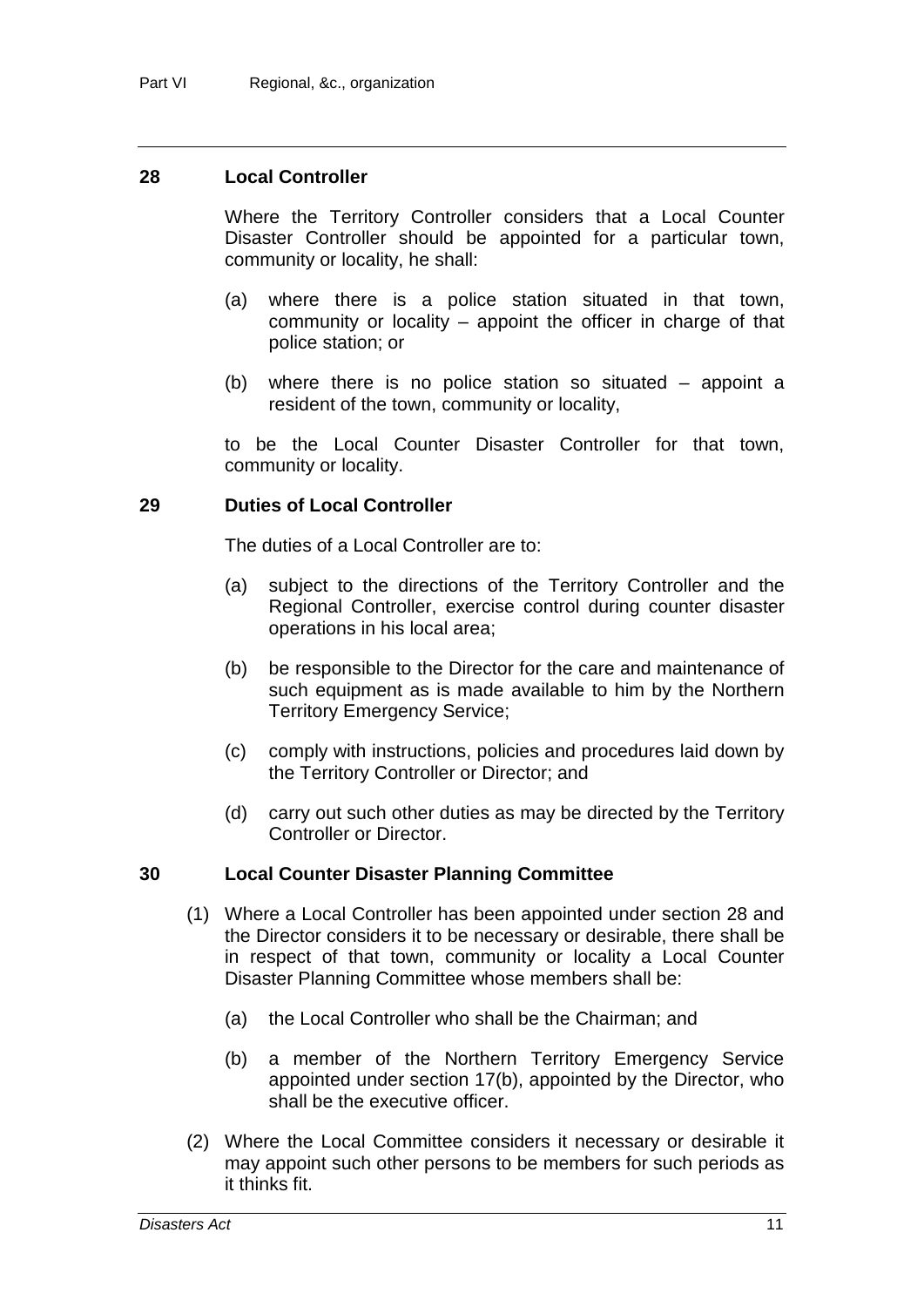#### **31 Meetings, &c., of Local Committee**

- (1) A Local Committee shall meet as often as the Chairman considers necessary for the performance of its functions and at such other times as the Chairman requires.
- (2) The Local Controller shall cause minutes of the proceedings of a Local Committee to be recorded and kept.
- (3) Subject to this Act, the procedures at a meeting of a Local Committee are as determined by it.

#### **32 Functions of Local Committee**

The functions of a Local Committee are to assist in the preparation of a counter disaster plan for its local area and to review such plan from time to time.

#### **33 Powers of Local Committee**

A Local Committee has such powers as are necessary to carry out its functions.

#### **34 Conflict of duties**

Where there is a conflict between the duties under this Act of a Regional Controller or a Local Controller, who is a member of the Police Force, and his duties and obligations under the Police Administration Act, this Act shall prevail.

### **Part VII State of disaster or emergency**

#### **35 Declaration of state of disaster**

- (1) Subject to subsection (2), where at any time it appears to the Administrator that the extent or severity of a disaster or impending disaster is, or is likely to be, so great that:
	- (a) it is beyond the resources of normal government services or privately owned services available in the Territory at the time; or
	- (b) special powers are required,

to provide appropriate counter disaster measures, he may declare that a state of disaster exists in respect of so much of the Territory as, in his opinion, is affected by the disaster or is likely to be affected by the impending disaster.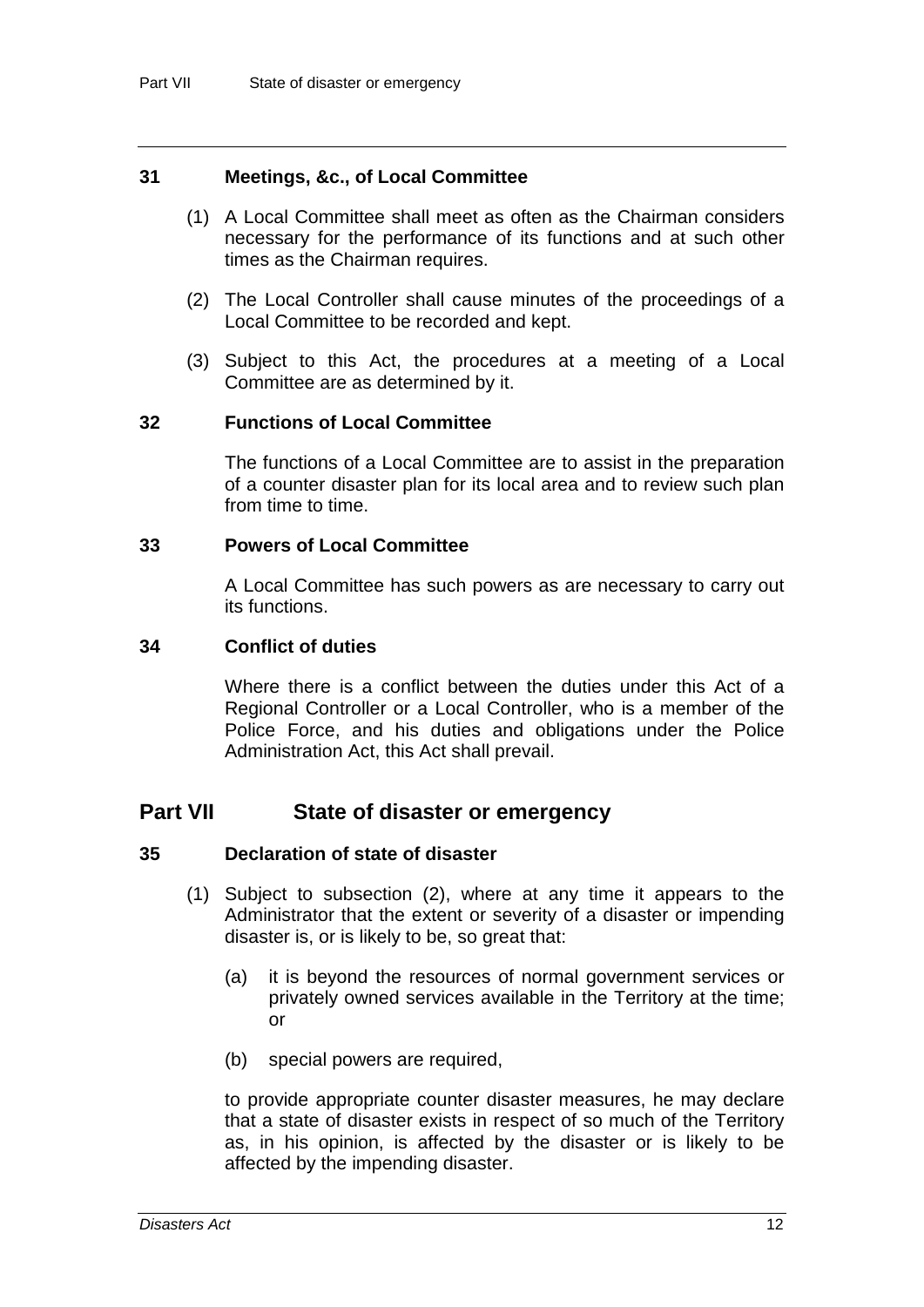- (2) Where during a vacancy in the office of Administrator, or the Administrator is absent from duty or from the Territory or is, for any reason, unable to exercise the powers or perform the functions of his office, a declaration under subsection (1) or an extension under subsection (4) may be made by 2 Ministers acting jointly.
- (3) A declaration of a state of disaster shall:
	- (a) come into force immediately the declaration is made; and
	- (b) continue in force for 7 days from the date of the declaration unless sooner revoked.
- (4) A state of disaster may be extended by the Administrator or, in circumstances referred to in subsection (2), by 2 Ministers for such periods, not exceeding 14 days in each case, as he considers or they consider necessary.

#### **36 Duties upon declaration of state of disaster**

Upon a declaration of a state of disaster:

- (a) the Territory Controller shall institute counter disaster measures:
	- (i) in accordance with counter disaster plans;
	- (ii) in accordance with the directions of the Council; or
	- (iii) where the plans and directions referred to in subparagraphs (i) and (ii) are insufficient in the circumstances, in such manner as he thinks fit,

to ensure adequate protection of life and property, and to expedite the termination of the disaster;

- (b) the Director shall assist the Territory Controller in his duties and shall arrange and co-ordinate the counter disaster support resources as required by the Territory Controller; and
- (c) the Regional Controller, subject to the direction of the Territory Controller and, where appropriate, the Local Controller on the directions of the Regional Controller, shall:
	- (i) take immediate action to use, control and co-ordinate all available resources within his region or local area, as the case may be, to counter the effects of the disaster;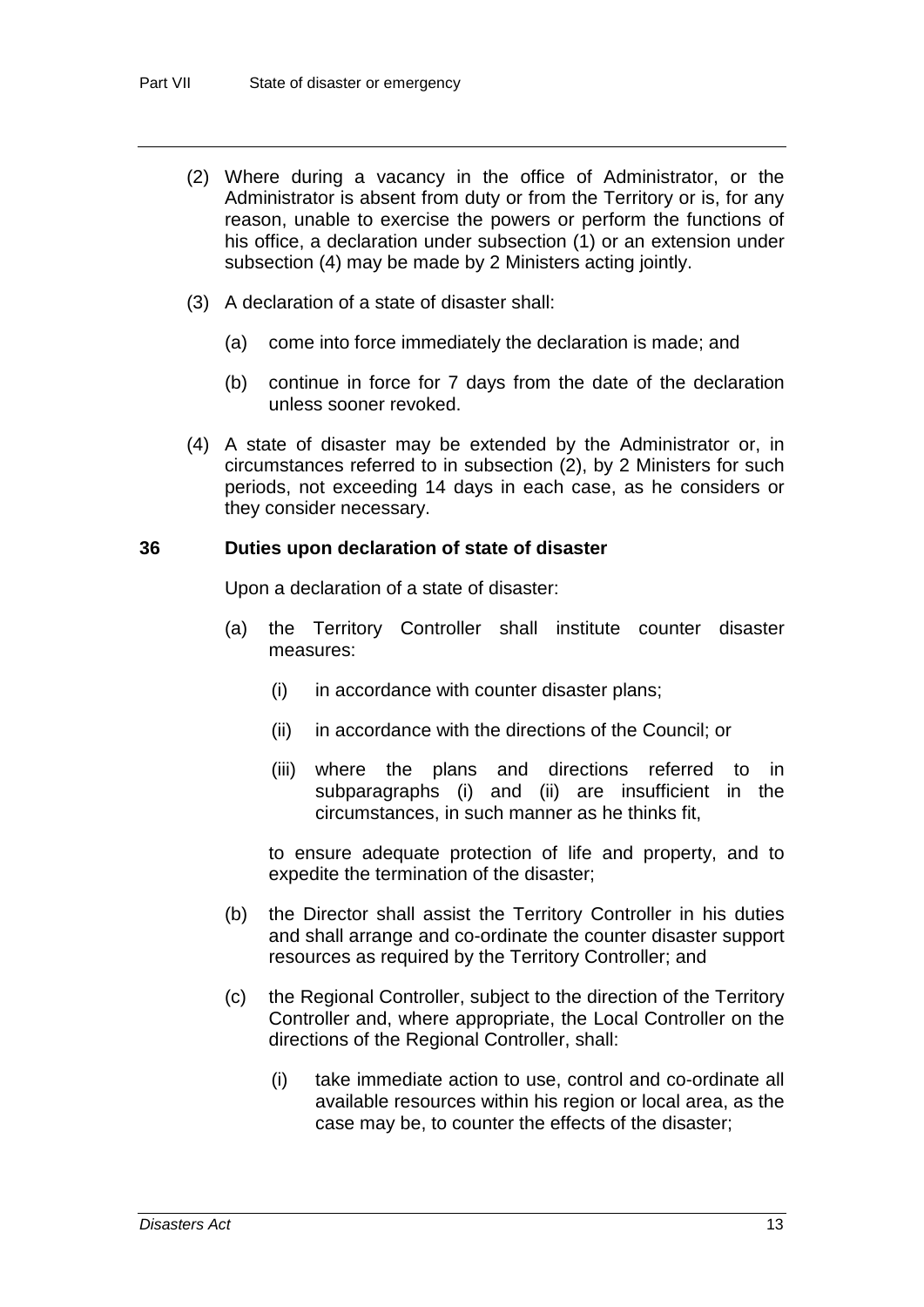- (ii) immediately they become available, use, control and co-ordinate all additional resources that may be made available to him from any source; and
- (iii) take such other measures as are provided for in respect of his region or local area, as the case may be, in the counter disaster plan for the region or local area.

#### **37 Special powers during state of disaster**

- (1) During a state of disaster, the Territory Controller, the Director, a Regional Controller, a Local Controller, a member of the Police Force or authorized persons may, for the purposes of carrying out counter disaster operations or for the safety of the public generally:
	- (a) require the owner or person in possession of any personal property to surrender it or place it under the control and direction of the person making the requisition;
	- (b) require any person to assist in tasks to save life or property in immediate danger;
	- (c) order the owner or person apparently in charge of any place of business, worship or entertainment to close to the public that place of business, worship or entertainment, as the case may be, for such period as ordered;
	- (d) subject to subsection (2), direct the evacuation and exclusion of any person from any place and, in the exercise of that power, may remove or cause to be removed a person who does not comply with a direction to evacuate, or may remove or cause to be removed a person who enters or is found in a place in respect of which a direction for the exclusion of persons has been given;
	- (e) enter, by reasonable force if necessary, any land or place where he believes, on reasonable grounds, it is necessary to do so:
		- (i) for the saving of human life or the prevention of injury to a person;
		- (ii) for the rescue of an injured or endangered person;
		- (iii) to remove from or secure anything on that land or in that place the presence or unsecured state of which is, in his opinion, a threat to the life or health of a person in the vicinity or the use or continued operation of a road, utility or other facility the use or continued operation of which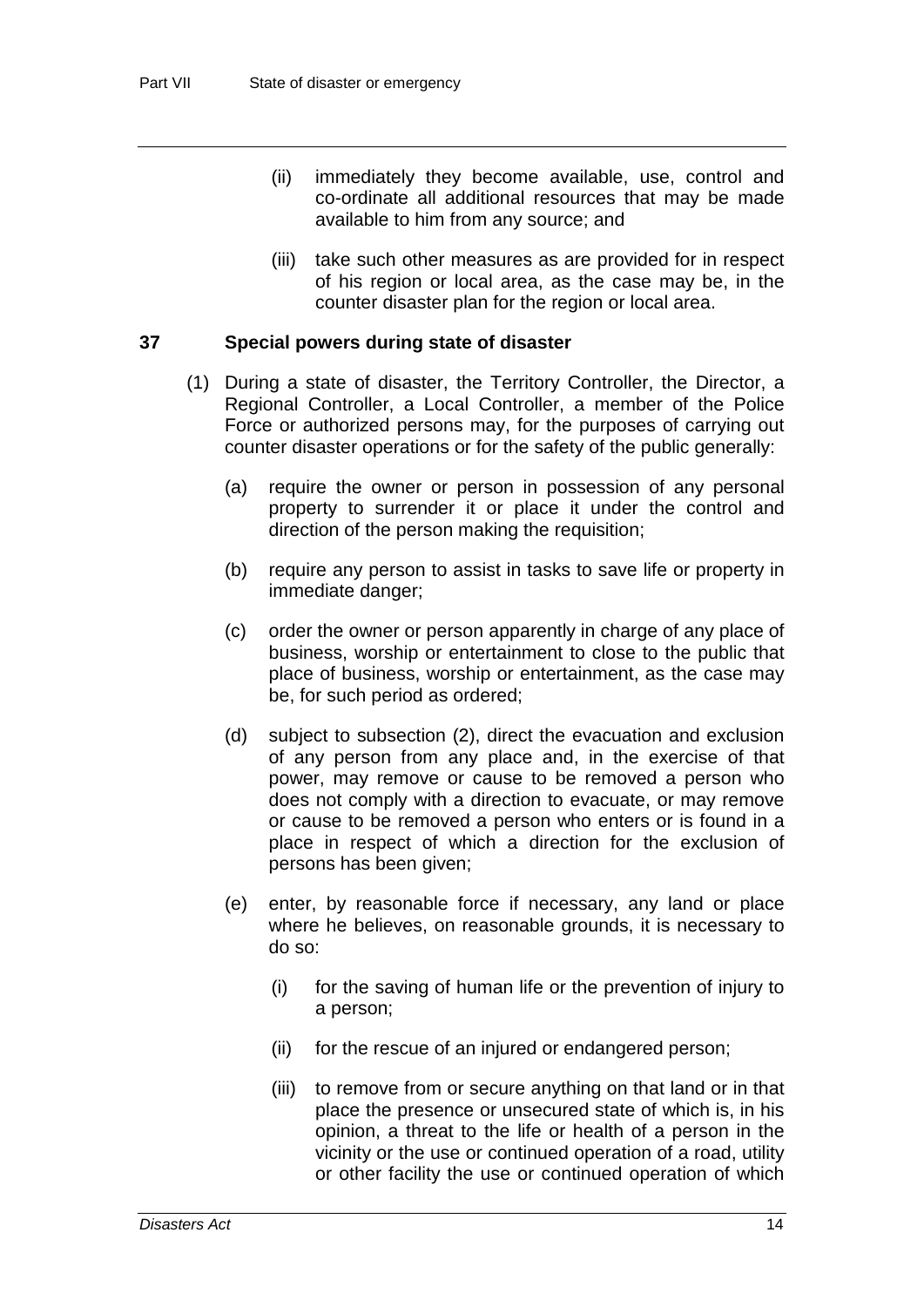in or after the state of disaster is, in his opinion, necessary for the alleviation of the disaster or its effects; or

- (iv) for facilitating the carrying out of other urgent measures with respect to the relief of suffering and distress;
- (f) if in his opinion it is necessary to do so for the conduct of counter disaster operations, close to traffic any road within the meaning of the *Control of Roads Act* or close any other place open to, or used by, the public; and
- (g) remove from any place, a vehicle that is impeding counter disaster operations, and to facilitate its removal may use such force as is reasonably necessary to break into and remove that vehicle.
- (2) A person shall not be evacuated from, or denied entry to, a municipality within the meaning of the *Local Government Act*, town, specific area or Aboriginal land within the meaning of the *Aboriginal Land Act* unless the Administrator has declared that that municipality, town, specific area or Aboriginal land should be evacuated or entry to it should be denied.
- (3) A person who suffers loss of or damage to his property by reason of the exercise of the powers conferred by subsection  $(1)(a)$ ,  $(e)$  or  $(g)$ shall be entitled to receive fair and reasonable compensation from the Territory for such loss or damage.
- (4) For the purposes of this section, *authorized person* means any person authorized to carry out counter disaster functions by the Council, the Territory Controller, the Director, a Regional Controller or a Local Controller.

#### **38 Removal of vehicle, &c.**

- (1) In addition to the powers specified in section 37(1), the Territory Controller, the Director, a Regional Controller, a Local Controller, a member of the Police Force or an authorized person may, during a state of disaster, direct the owner or person apparently in charge:
	- (a) of a vehicle, aircraft, ship, boat, barge or animal; or
	- (b) of a thing the presence or unsecured state of which on the land or in the place where it is located is, in his opinion, a threat to the life or health of a person in the vicinity or the use or continued operation of a road, utility or other facility the use or continued operation of which in or after the state of disaster is, in his opinion, necessary for the alleviation of the disaster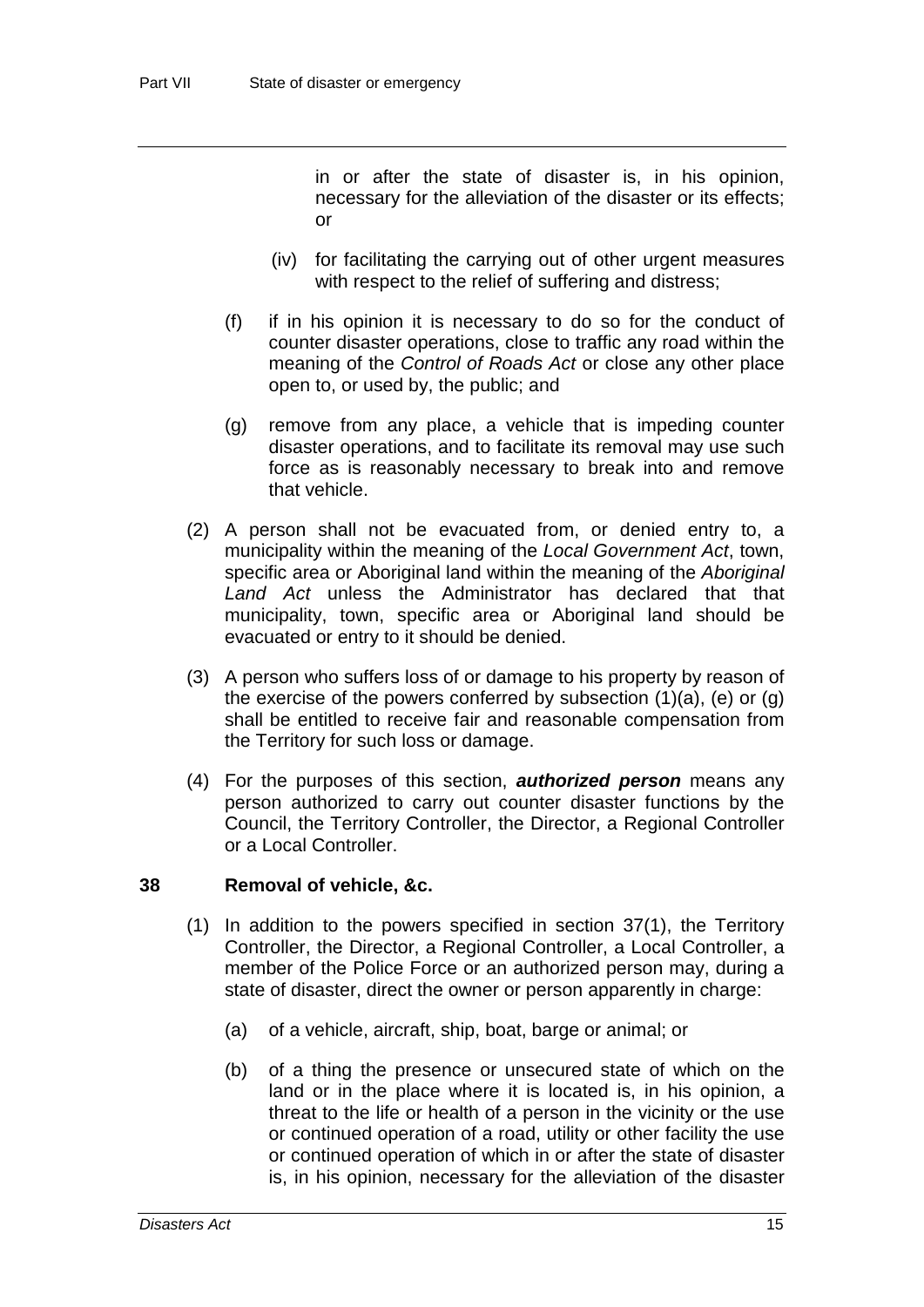or its effect,

to remove it from the land or place or from the land or place to such other place, or to secure it in such manner and within such time, as the person giving the direction specifies.

- (2) If a person so directed refuses to, or does not within the time specified by the person giving the direction for doing so, remove or secure, as the case may be, the vehicle, aircraft, ship, boat, barge, animal or thing in accordance with the direction, the person giving the direction may remove or secure it and, for that purpose, may use such force as is reasonably necessary to break into it, in the case of a vehicle, aircraft, ship, boat or barge, or remove or secure it.
- (3) Where a person takes action under subsection (2), the reasonable costs incurred in his so doing shall be a debt due and payable to the Territory by the owner of the vehicle, aircraft, ship, boat, barge, animal or thing or, where after reasonable inquiry the owner cannot be identified or located, by the owner of the land from which it was removed or on which it was secured, as the case may be.
- (4) Where the owner of a vehicle, aircraft, ship, boat, barge, animal or thing cannot conveniently be found and there is no other person apparently in charge of it, the Territory Controller, the Director, a Regional Controller, a Local Controller, a member of the Police Force or an authorized person may exercise his powers under this section as if the owner or person apparently in charge had refused to comply with a direction given under subsection (1).
- (5) For the purposes of this section, *authorized person* means any person authorized to carry out counter disaster functions by the Council, the Territory Controller, the Director, a Regional Controller or a Local Controller.

#### **39 Declaration of state of emergency**

- (1) Where the Minister, having regard to the magnitude or threatened magnitude of an emergency and to the facilities that appear to him to be available to deal with the emergency, is satisfied that extraordinary measures are necessary or advisable for the protection of life and property, he may declare that a state of emergency exists in respect of so much of the Territory as, in his opinion, is likely to be affected by the emergency.
- (2) A declaration of a state of emergency shall:
	- (a) come into force immediately the declaration is made; and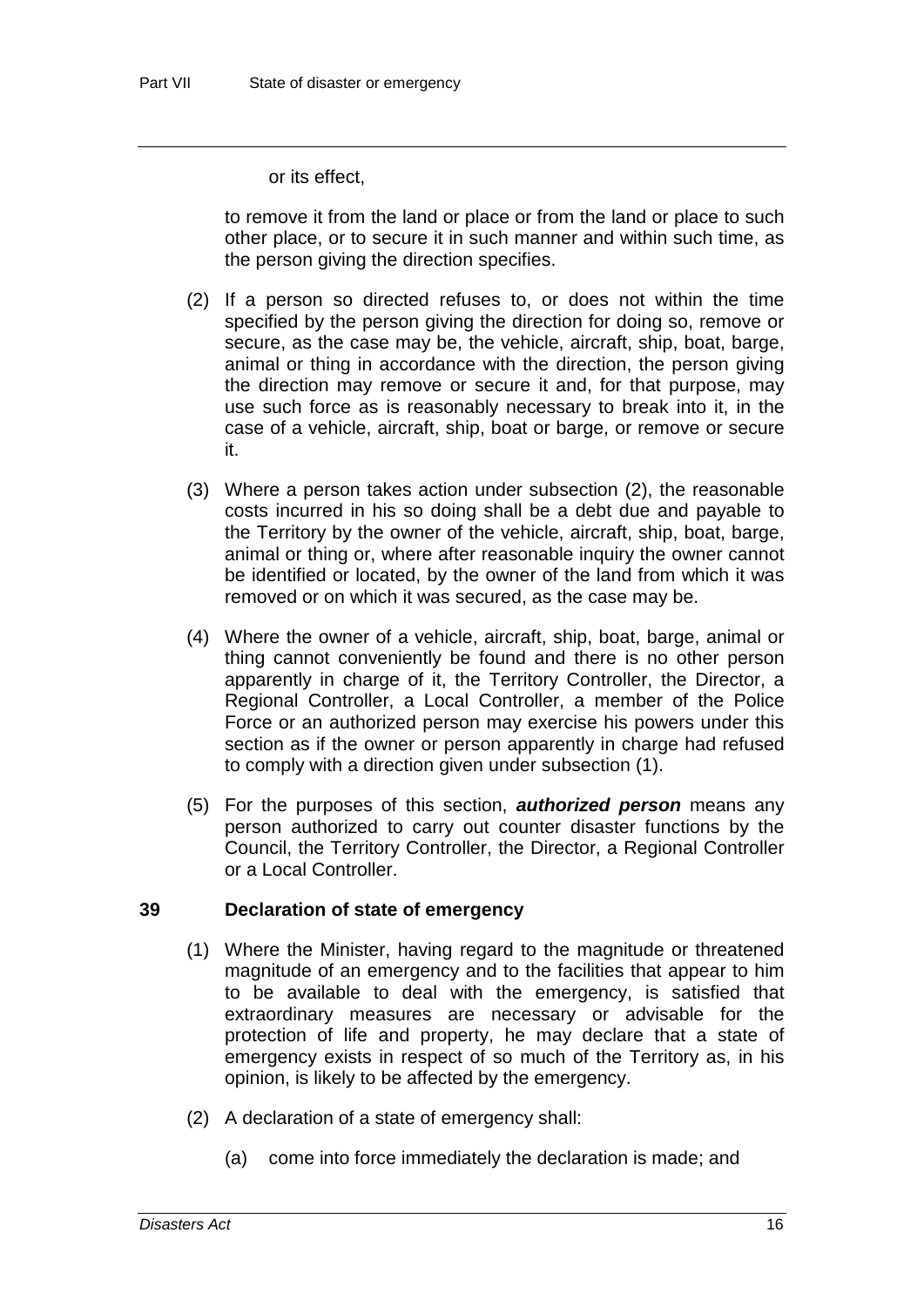(b) continue in force for 2 days from the date of the declaration unless sooner revoked or a declaration of a state of disaster under section 35 relating to the area affected by the emergency has been made, whichever first occurs.

#### **40 Duties upon declaration of state of emergency**

- (1) Upon a declaration of a state of emergency:
	- (a) the Territory Controller shall institute counter disaster measures:
		- (i) in accordance with the counter disaster plans;
		- (ii) in accordance with the directions of the Council; or
		- (iii) where the plans and directions referred to in subparagraphs (i) and (ii) are insufficient in the circumstances, in such manner as he thinks fit,

to ensure adequate protection of life and property, and to expedite the termination of the emergency;

- (b) the Director shall assist the Territory Controller in his duties and shall arrange and co-ordinate the counter disaster support resources as required by the Territory Controller; and
- (c) the Regional Controller, subject to the direction of the Territory Controller and, where appropriate, the Local Controller on the directions of the Regional Controller, shall:
	- (i) take immediate action to use, control and co-ordinate all available resources within his region or local area, as the case may be, to counter the effects of the emergency;
	- (ii) immediately they become available, use, control and co-ordinate all additional resources that may be made available to him from any source; and
	- (iii) take such other measures as are provided for in respect of his region or local area, as the case may be, in the counter disaster plan for the region or local area.
- (2) For the purposes of subsection (1), the special powers and obligations, and the liabilities, referred to in sections 37 and 38 may be exercised as and enforced as if the references in those sections to a state of disaster were references to a state of emergency.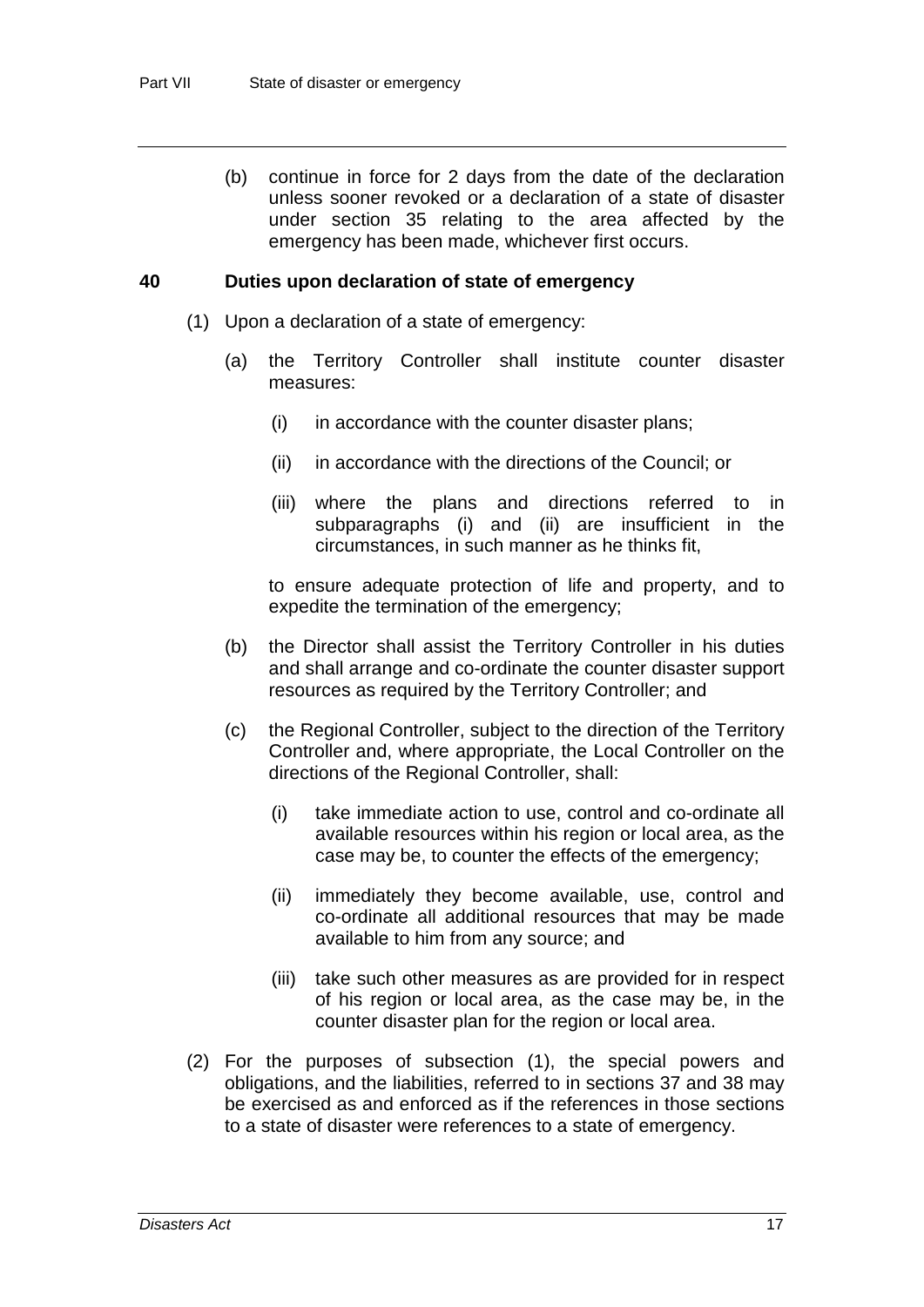(3) Without limiting those sections, the special powers and obligations, and the liabilities, referred to in sections 37(1)(e)(iii) and 38 may be exercised and enforced in and in relation to a part of the Territory while a cyclone warning issued in respect of that part of the Territory by the Commonwealth Bureau of Meteorology established under the *Meteorology Act 1955* of the Commonwealth is current, as though that warning were the declaration of a state of emergency under section 39.

### **Part VIII Miscellaneous**

#### **41 Power of delegation**

- (1) A person upon whom a power is conferred, or upon whom any function is imposed by or under this Act may, by writing under his hand, delegate all or any of his powers or functions to another person, except this power of delegation.
- (2) A power or function delegated under this section may be exercised or performed by the delegate in accordance with the instrument of delegation.
- (3) A delegation under this section is revocable at will and does not prevent the exercise of a power or the performance of a function by the person delegating that power or function.

#### **42 Certain proceedings not to be taken**

No civil or criminal action or proceedings shall lie or be brought against the Crown or any person acting in the execution or intended execution of this Act, the Regulations or a delegation under this Act, or in compliance or intended compliance with any direction given or purported to be given under this Act or the Regulations, in respect of anything done or omitted to be done in good faith by that person under or for the purposes of this Act or the Regulations.

#### **43 Entry on certain land**

Where it is necessary for the purpose of counter disaster operations to enter on land that is Aboriginal land within the meaning of the *Aboriginal Land Act*, a person may enter and remain on that land for such period as is reasonably necessary to exercise his powers under this Act notwithstanding that he does not hold a permit under that Act to enter and remain on the land.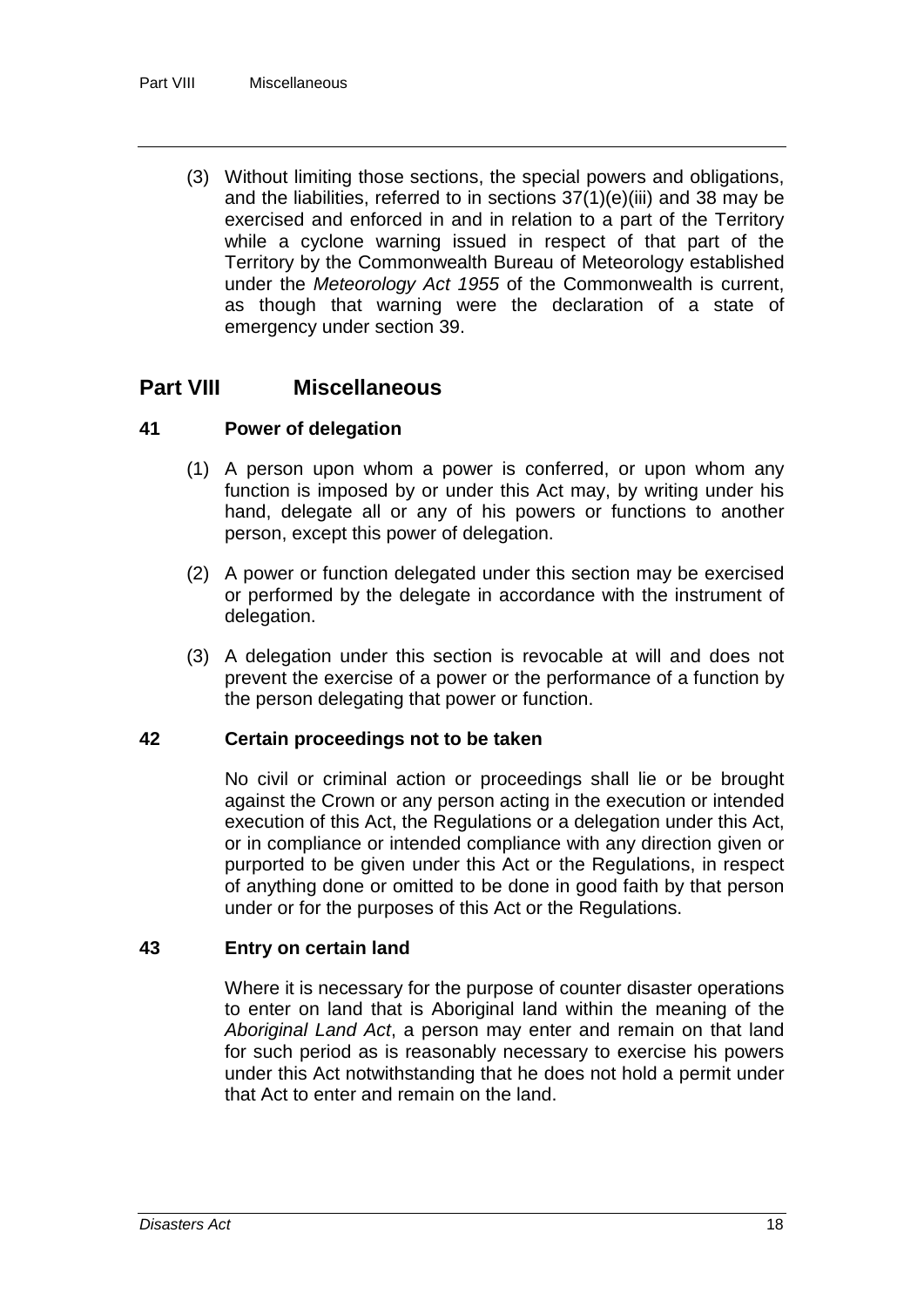#### **44 Person exercising power, &c., not to be obstructed**

No person shall assault, obstruct, threaten, abuse, insult or intimidate a person exercising his powers or performing his functions under this Act.

#### **45 Offence and penalty**

A person who contravenes or fails to comply with this Act, the Regulations, or an order or direction lawfully given, or a requisition lawfully made under this Act or the Regulations, is guilty of an offence against this Act.

Penalty: \$5,000.

#### **46 Offences by body corporate**

Where a body corporate commits an offence against this Act or the Regulations:

- (a) the managing director, manager or other governing officer, by whatever name called, and every member of the governing body thereof, by whatever name called; and
- (b) every person who in the Territory manages, acts or takes part in the management, administration, or government of the business in the Territory of the body corporate,

shall be deemed also to have committed the offence jointly with the body corporate.

#### **47 Protection of employment rights**

A person who, during the period of a state of disaster or state of emergency, is absent from his usual employment or duties in connection with counter disaster measures in any capacity whatsoever, shall not be liable for dismissal, loss of long service leave, sick leave, recreation leave or other benefits to which he may be entitled under the industrial award or agreement applicable to his usual employment, by reason only of his absence on those duties, whether or not his usual employer has consented to his absence.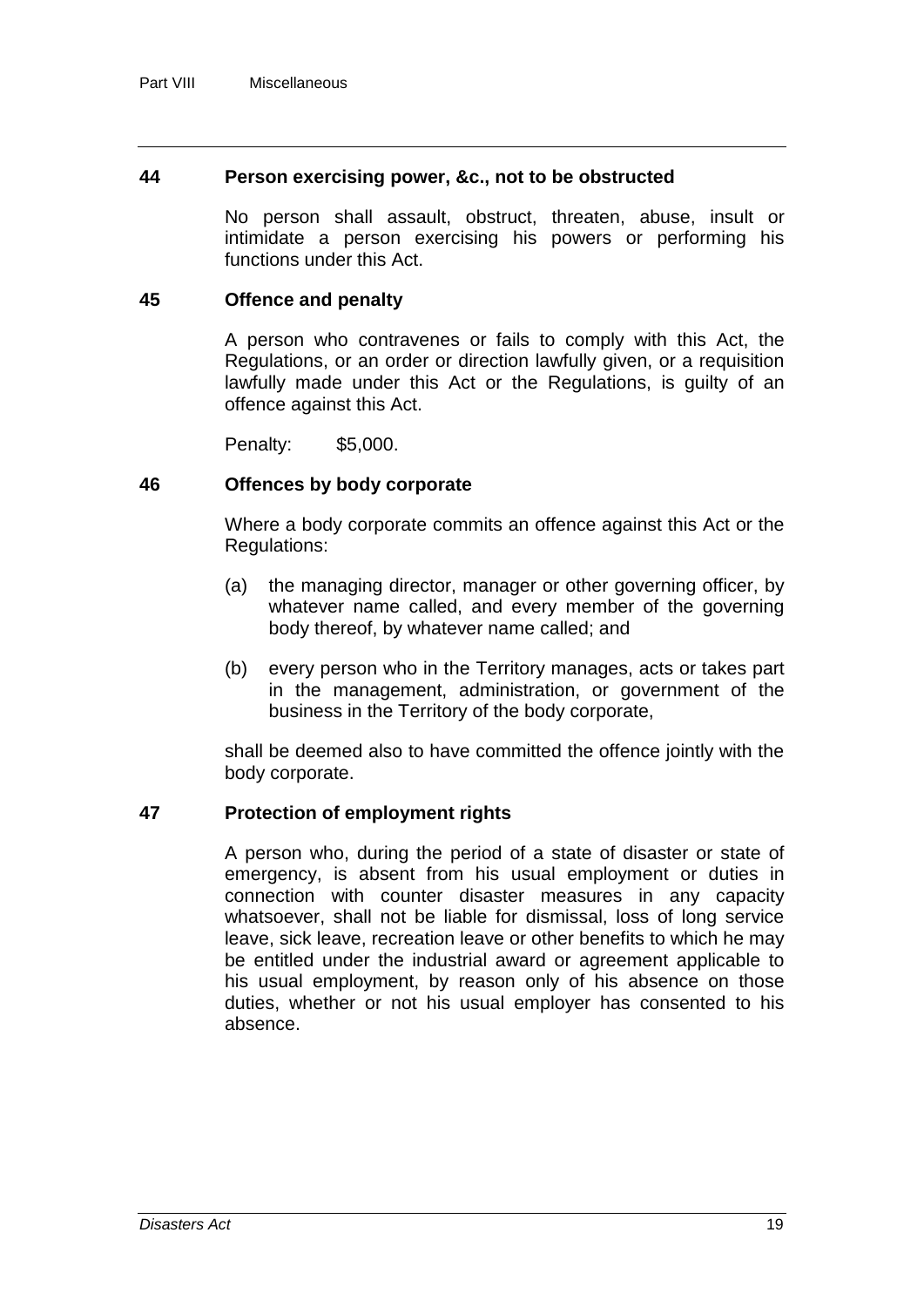#### **48 Compensation for personal injury**

The Territory shall be liable in respect of the loss of life of, or injury to, a person, that occurs while that person is:

- (a) engaged in counter disaster activities under the authority of the Territory Controller, Director, Regional Controller or Local Controller; or
- (b) participating in counter disaster training under the control of:
	- (i) the Director or a person acting under the authority of the Director;
	- (ii) a Regional Controller; or
	- (iii) a Local Controller,

as if that person were a person to whom the *Compensation (Australian Government Employees) Act 1971* of the Commonwealth applies.

#### **49 Regulations**

The Administrator may make regulations, not inconsistent with this Act, prescribing all matters required or permitted by this Act to be prescribed, or necessary or convenient to be prescribed for carrying out or giving effect to this Act.

### **Part IX Transitional provisions**

#### **50 First Council, &c.**

- (1) In this Part, *the repealed Act* means the *Northern Territory Disasters Act* in force immediately before the commencement of this Act.
- (2) A person who, at the commencement of this Act, was a member of the Northern Territory Counter Disaster Council constituted under the repealed Act shall be a member of the Northern Territory Counter Disaster Council constituted under this Act until 3 members of the last-named Council have been appointed under section  $7(2)(c)$ .
- (3) The Territory Co-ordinator within the meaning of the repealed Act shall be the Territory Controller under this Act until the Territory Controller is appointed under section 11.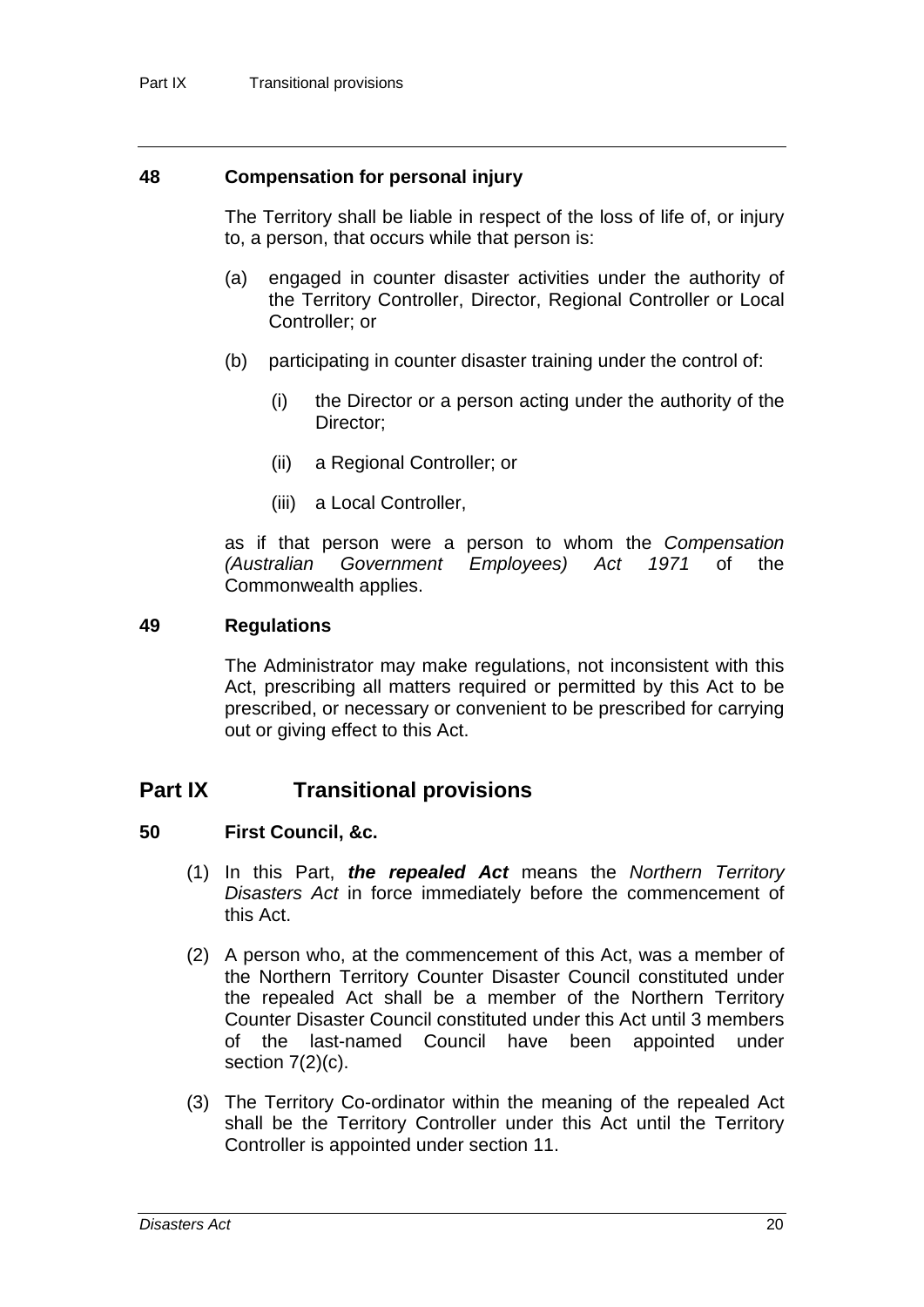- (4) The persons and voluntary members who, immediately before the commencement of this Act, are appointed to the Northern Territory Emergency Service under the repealed Act shall constitute the Northern Territory Emergency Service under this Act until they are appointed as registered voluntary members under section 16(2)(a) or until their appointments under the repealed Act lapse, whichever is the sooner.
- (5) A person who, immediately before the commencement of this Act, was appointed under the repealed Act as a Regional Counter Disaster Co-ordinator in respect of a particular region shall be a Regional Controller under this Act in respect of the particular region until a Regional Controller for that particular region is appointed under section 22.
- (6) A person who, immediately before the commencement of this Act, was appointed under the repealed Act as a Local Co-ordinator for a particular town, community or locality shall be a Local Controller under this Act in respect of the particular town, community or locality until a Local Controller for that town, community or locality is appointed under section 28.
- (7) Where, immediately before the commencement of this Act, the Northern Territory Counter Disaster Council constituted under the repealed Act had, in accordance with that Act, divided the Territory into regions, for the purpose of this Act those regions shall be the regions of the Territory under this Act until publication of a notice specifying regions for the purpose of this Act is published under section 9(2).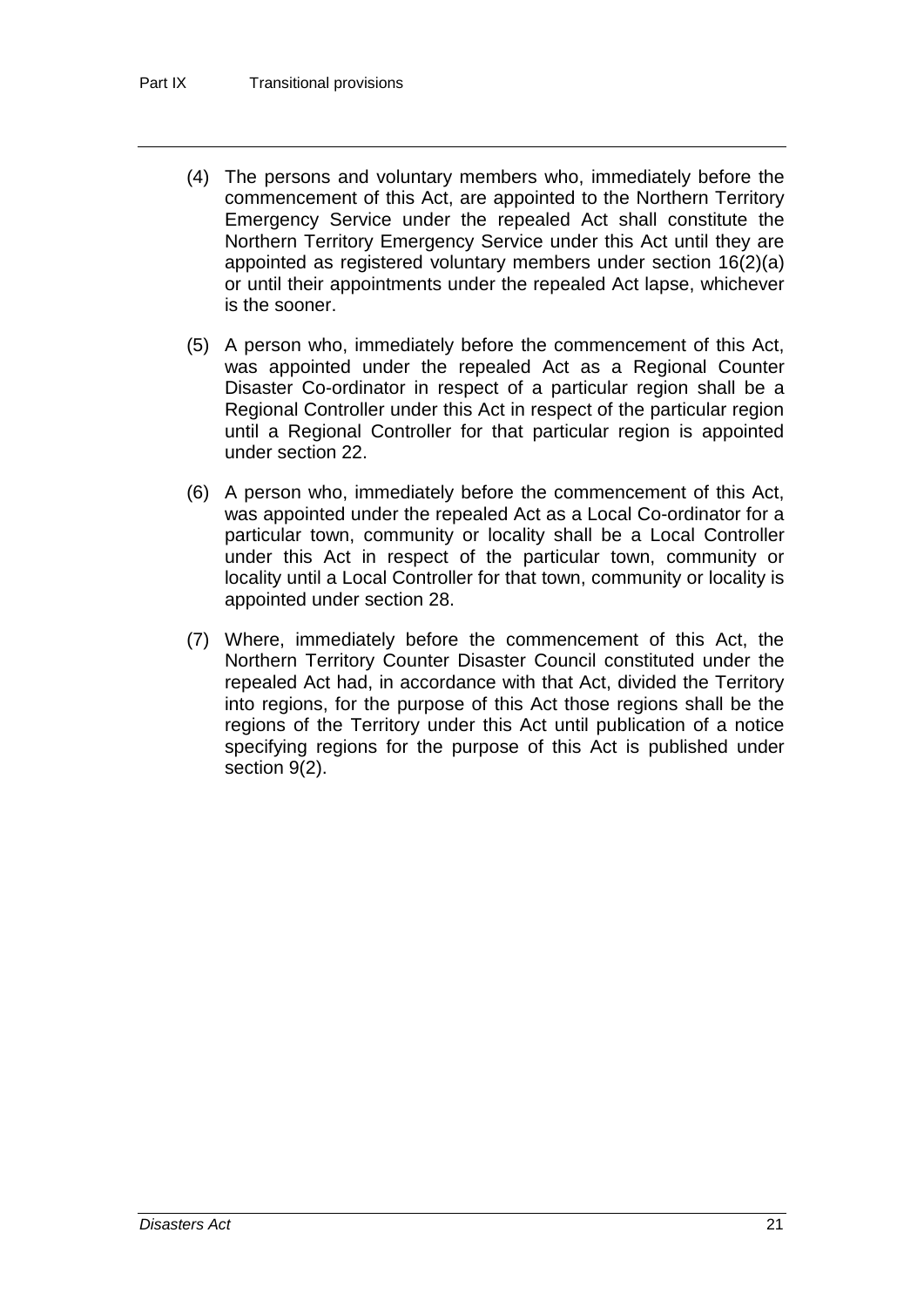## **Schedule**

### section 3

### Repealed Acts

| <b>Northern Territory Disasters Ordinance 1976</b> | (No. 31 of 1977) |
|----------------------------------------------------|------------------|
| <b>Northern Territory Disasters Act 1978</b>       | (No. 91 of 1978) |
| <b>Northern Territory Disasters Act 1979</b>       | (No. 7 of 1980)  |
| <b>Northern Territory Disasters Act 1981</b>       | (No. 74 of 1981) |